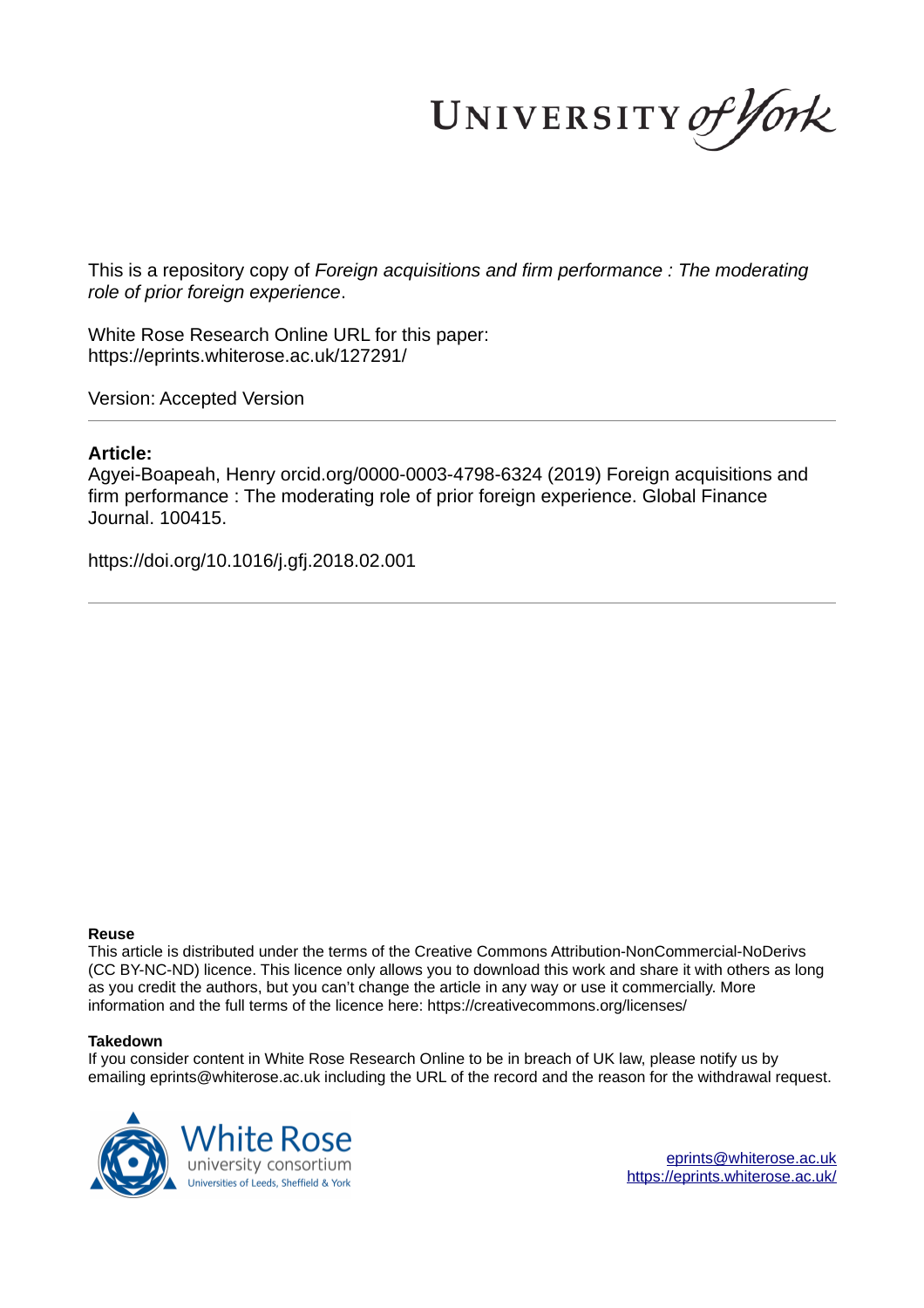# **Foreign acquisitions and firm performance: The moderating role**

# **of prior foreign experience**

# **Henry Agyei-Boapeah**

*The York Management School, University of York, Freboys Lane, York, YO10 5GD, UK. E-mail: [henry.agyei-boapeah@york.ac.uk o](mailto:henry.agyei-boapeah@york.ac.uk)r boapeah@yahoo.com*

# **Abstract**

This paper relies on a sample of 9,419 acquisitions by 1,443 UK firms during 1988 to 2014 to investigate the impact of foreign acquisitions on corporate performance. Moreover, the moderating role of firms' prior exposure to foreign markets on the foreign acquisition-performance link is explored. The paper finds that, on average, foreign acquisitions have a negative impact on corporate performance. However, the negative impact of foreign acquisitions disappears under two circumstances: (1) when domestic firms undertake foreign acquisitions; and (2) when highly experienced multinationals undertake foreign acquisitions. Collectively, the findings imply that the benefits (costs) associated with foreign acquisitions are greater (lower) for new entrants into foreign markets and for highly experienced multinationals.

*Key words:* Internationalization; foreign acquisition; prior foreign experience; financial performance; M&A

*JEL classification:* G32; G34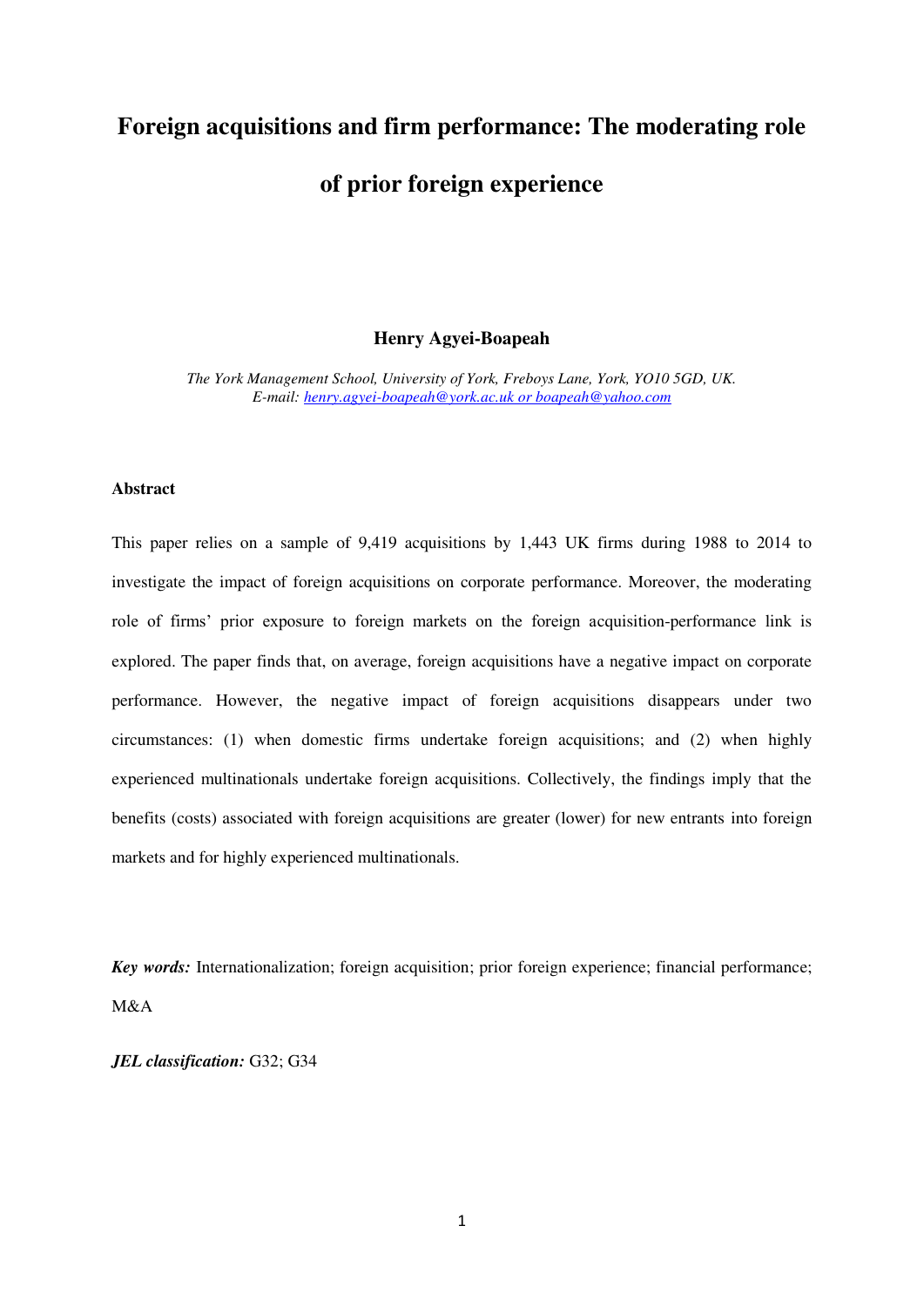#### **1. Introduction**

 $\overline{a}$ 

Recent figures suggest that growth by international diversification continues to be an important strategic tool for firms. Global foreign direct investments rose by 9% to \$1.45 trillion in 2013 and this surge in foreign direct investment was expected to continue to about \$1.8 trillion in 2016. Furthermore, the United Nations Conference on Trade and Development (UNCTD) reports that the 100 largest corporations worldwide in 2013 had 59% of their assets and 65% of their sales in foreign markets. Importantly, the report reveals that a greater proportion of these foreign direct investments tend to be by means of mergers and acquisitions. These developments, perhaps, underscore the continuing relevance of posing the following questions: (1) What is the net impact of increasing levels of foreign acquisitions on key corporate performance measures that are of interest to managers? and (2) Is the net impact of foreign acquisitions on corporate performance higher or lower for firms with little or no experience in foreign markets? This paper attempts to find answers to these two related questions.

Since foreign acquisitions represent an important vehicle for accessing foreign markets, they are likely to be associated with most of the benefits and costs of engaging in international business. While the value impact of engaging in international business has received some attention in the international business and management literature, not much attention has been paid to how the various modes of entering into foreign markets may influence the benefits/costs of international business activities, leading to mixed conclusions in the literature.<sup>1</sup> Put differently, a bulk of these studies has implicitly assumed that the benefits and costs as well as the risks associated with international business activities are symmetric across the various modes of entry into foreign markets including exporting, joint venture, mergers and acquisitions, and greenfield investments (see e.g. Pangarkar, 2008; Lu & Beamish, 2001; Lu & Beamish, 2004). There has, therefore, been very little attempt by researchers to control for the mode of entry into foreign markets when investigating the internationalizationperformance link. Making a distinction between the value impact of the various modes of foreign market entry is important because Shimizu *et al.* (2004) and Agyei-Boapeah (2015) argue that while

<sup>&</sup>lt;sup>1</sup>For instance, Sullivan's (1994) literature review included about 24 studies on this topic with the earliest study published in 1971.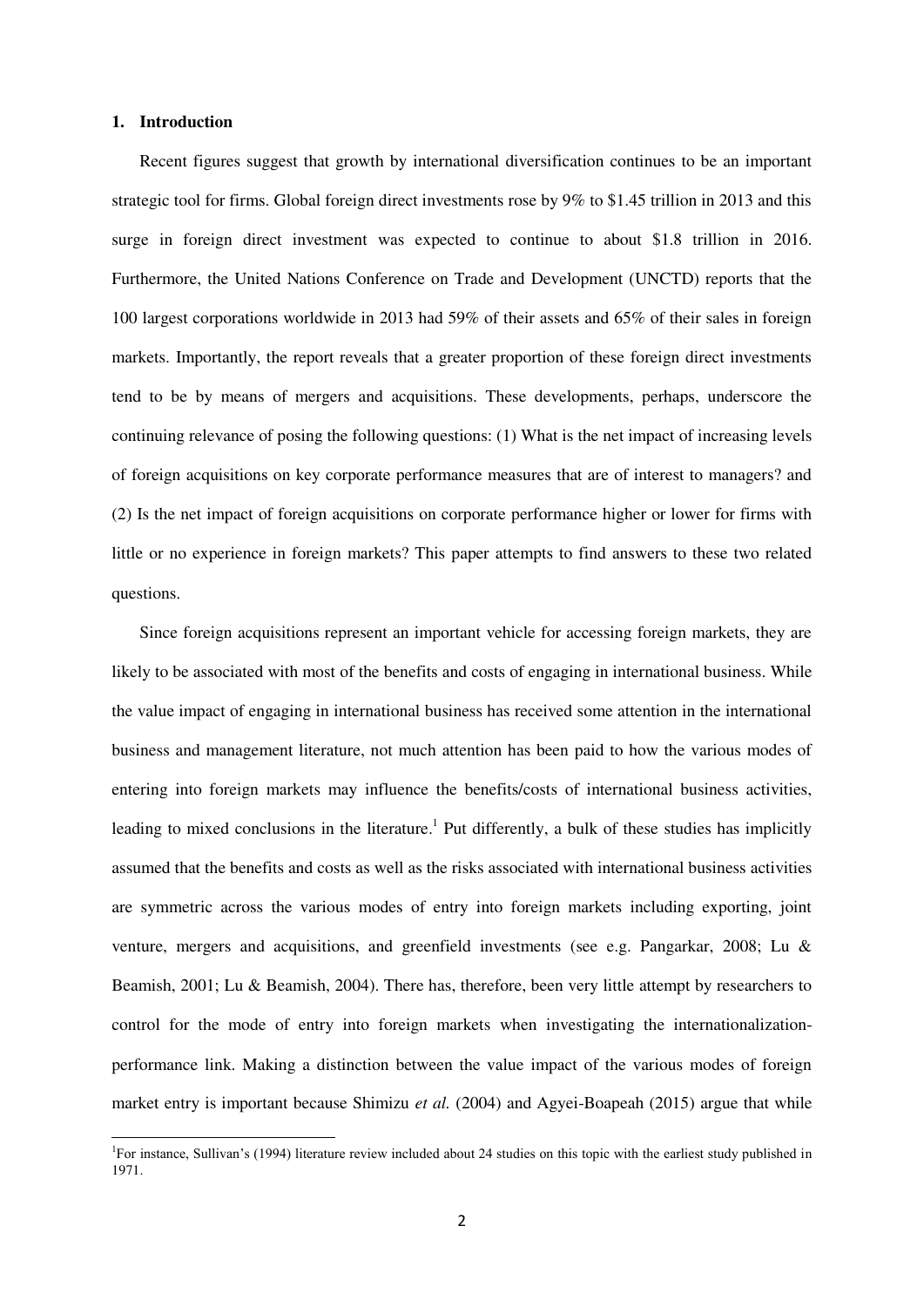internationalization can be achieved in a variety of ways (e.g. greenfield investments, foreign acquisitions, exports, formation of alliances and joint ventures), the risks/costs associated with the equity entry modes (e.g. foreign acquisitions and greenfield investments) far outweigh those of the non-equity entry modes (e.g. exports, formation of alliances, etc.). Thus, it is possible for some entry modes with lower costs/risks (e.g. exports) to lead to positive internationalization-performance link while others with greater costs/risks (e.g. foreign acquisitions) result in negative relationships. For instance, it is likely that political risks, coordination costs, as well as integration costs will be greater for firms that become international through the purchase of existing assets/firms in other countries, compared to those international firms that merely export to foreign countries. This is because while exporting firms may have little or no foreign assets in host countries, acquiring firms do establish a physical presence in host countries which imposes additional costs/risks/complexities such as increased risk of foreign asset expropriation (Agyei-Boapeah, 2015). Therefore, it is plausible for the relationship between internationalisation and performance to vary for the various modes of entering foreign markets. As a first step towards recognising the potential role of the mode of entry into foreign markets, this paper focuses on how a *specific mode of entry into foreign markets* (i.e. foreign acquisitions) may impact firms' performance.

In the interest of robustness and to focus on operational variables that are of much relevance to corporate managers, this article considers the impact of foreign acquisitions on four key performance measures: (1) the accounting-based return on assets (ROA); (2) the market-based Tobin's Q (Q); (3) operating cash-flow (OCF); and (4) operating cost. A key problem with the use of one or two performance measures is that the chosen measure may fail to be representative of firm performance at a point in time, especially if the objective function of majority of the sample firms is different from the chosen performance measure. As noted by Pangarkar (2008), most small- and medium-enterprises in their early stages of operations do place a strong emphasis on sales growth, but not necessarily on profitability. Similarly, firms may sometimes strategically choose to emphasize cost savings/efficiencies or cash-flow improvements ahead of profitability. In such circumstances, an analytical focus on corporate profitability (e.g. return on assets) alone may understate the true performance achieved by these firms as well as distort the relationship between internationalization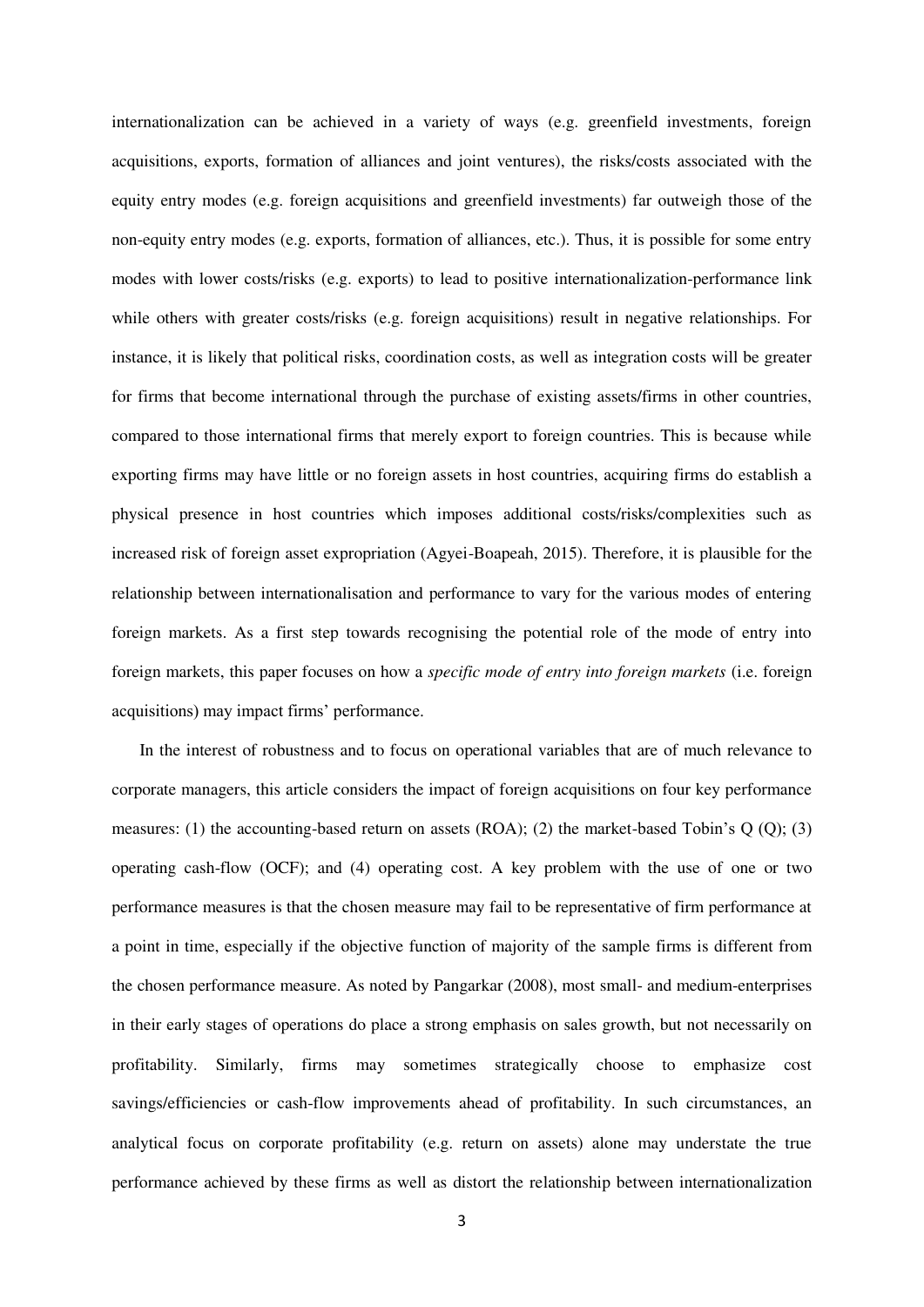and performance. The use of a range of performance measures in the current article should help increase the likelihood of capturing the value impact of foreign acquisitions for firms that may have a broad objective function.

Another important contribution of this paper is to test whether an acquiring firm's prior exposure to foreign markets (or its stage of internationalization) enhances or impedes the benefits it reaps from increasing levels of internationalization. In this regard, the paper first distinguishes between the crossborder effect for domestic corporations (i.e. firms with no prior exposure to foreign markets and may thus be entering foreign markets for the first time) on the one hand and multinational corporations (i.e. firms with prior exposure to foreign markets and perhaps want to increase their foreign presence) on the other hand. Further analysis then focuses on existing multinationals and considers how the foreign acquisition effect may vary for: (1) multinationals with *little* exposure to foreign markets; (2) multinationals with *moderate* exposure to foreign markets; and (3) multinationals with *significant* exposure to foreign markets. These analyses on prior exposure to foreign markets are motivated by the literature on foreign market experience (e.g. Very & Schweiger, 2001; Davidson, 1980; Johanson & Vahlne, 1977).

The issues explored in this article are based on a sample of 9,419 acquisitions by British firms during 1988-2014. The next section relies on the extant literature to establish the potential link between foreign acquisitions and corporate performance, as well as the moderating role of firms' prior exposure to foreign markets on the foreign acquisition-performance nexus. Section 3 describes the data and methods employed for the study's empirical analysis. Sections 4 and 5 present and discuss the results, and test the robustness of the results to alternative specifications. Finally, Section 6 concludes the paper.

#### **2. Related literature**

# *2.1 Why should foreign acquisitions impact corporate performance?*

Mergers and acquisitions of target companies in foreign countries is a frequently used corporate strategy to obtain and/or increase a firm's levels of international business activity (Shimizu *et al.,* 2004). Its popularity as a mode of engaging in international business over other modes such as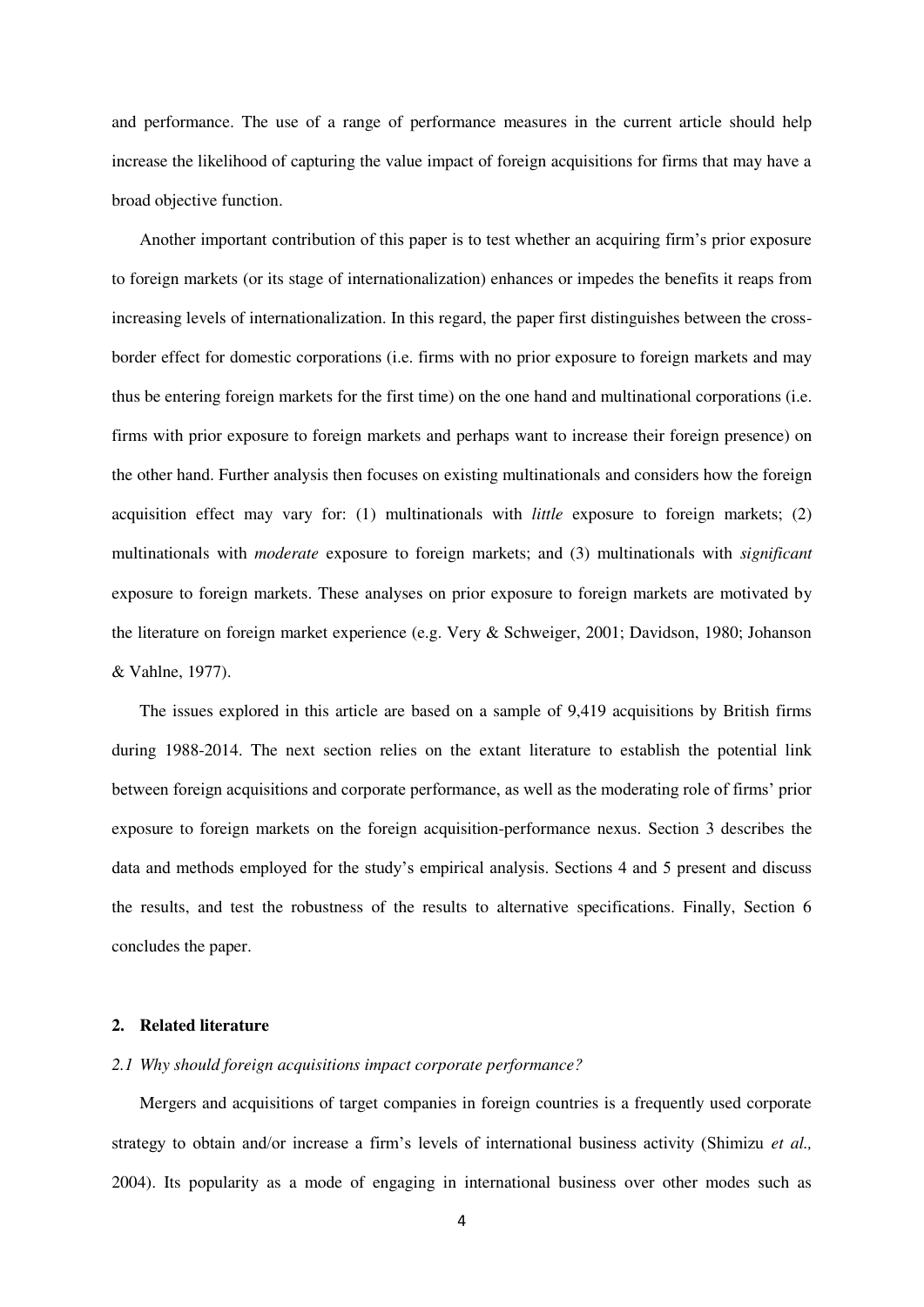greenfield investments stems from the speed with which the acquiring firm can establish a presence in a foreign market. As soon as a target firm is identified in the preferred foreign location and the agreed price paid, the acquiring firm obtains full control of the existing resources and capabilities of the target firm including its local knowledge and business experience. While other foreign market entry modes such as joint venture or cooperation may also enjoy the speed advantage, they often don't give the firm full control over existing resources in the foreign market. Moreover, the sharing of proprietary business information among partners may sometimes be deemed dangerous which may reduce the potential benefits to be reaped from the operations. These reasons, among others, make foreign acquisitions an advantageous means of entering new markets especially for firms with little or no experience of the new foreign market as long as the right target firm is identified.

Since making foreign acquisitions often result in an increase in the firm's levels of international business or diversification, the current article draws from the international business and diversification literature to establish a link between making foreign acquisitions and firm performance. There is broad agreement in the literature on the existence of some benefits of international diversification which can be harnessed to improve corporate financial performance. Relative to purely domestic firms, international firms may enjoy greater cost efficiencies primarily due to greater volume of business and the ability to exploit economies of scale (Pangarkar, 2008; Hout, Porter, & Rudden, 1982). For instance, the wider market and greater volume of business of an international firm may justify its investments in a state-of-the-art manufacturing plant whereas a purely domestic rival may not be able to justify such an investment. In addition, international firms could augment their competitiveness in both home and host markets by exploiting the unique resource endowment and location-specific advantages that exist in each of their host countries (Kogut & Chang, 1991). International firms, for example, could create competitive advantages by siting specific activities in particular locations (e.g. labour-intensive activities in low-wage countries) in order to minimize their costs.

Another important benefit enjoyed by international firms is flexibility due to the possibility of arbitrage. Differences across countries can be exploited by shifting production volumes/locations in response to wage and tax rates. It is also possible for international firms to reduce their taxes by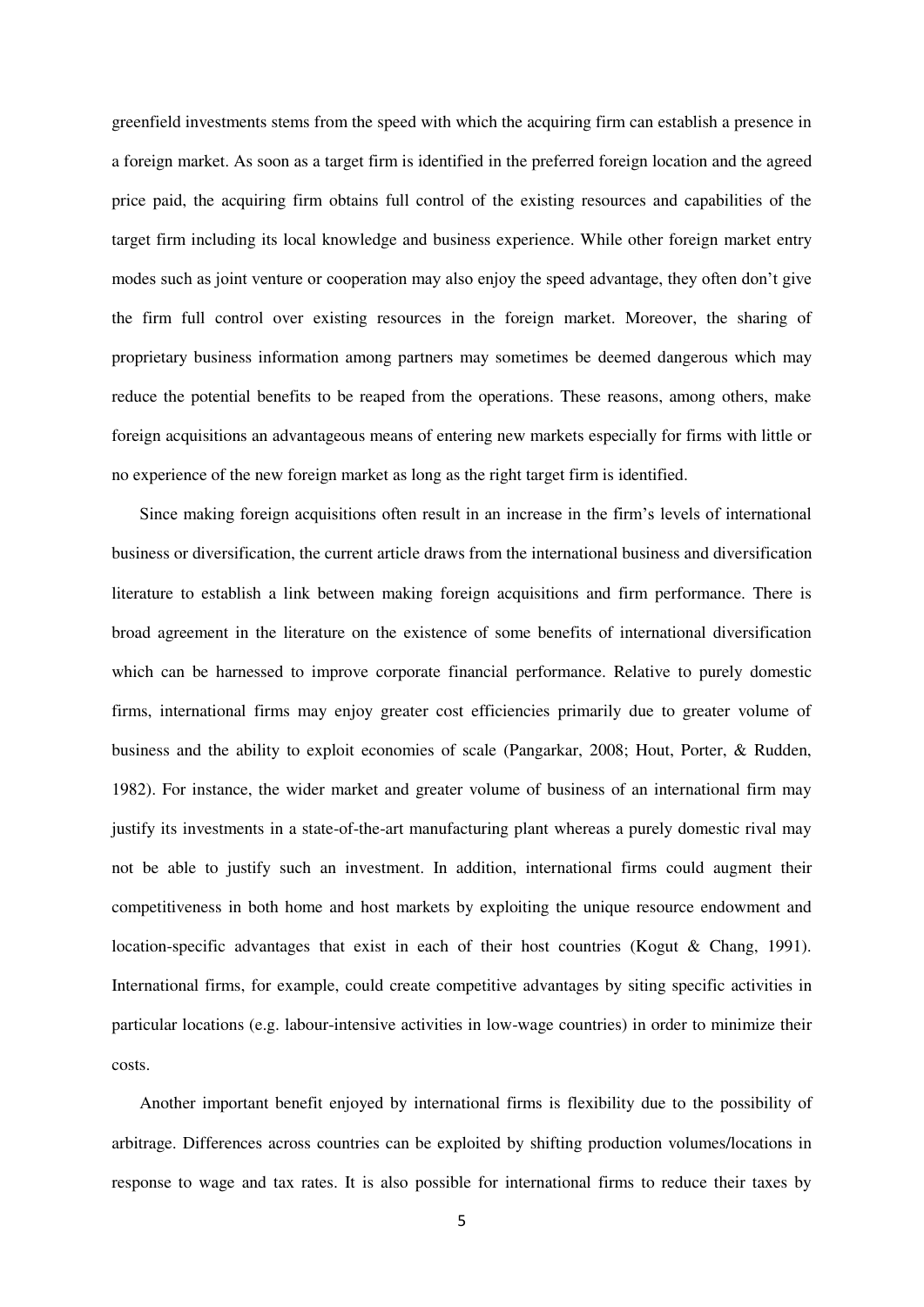charging appropriate transfer prices to sister entities. For example, the \$160 billion merger and acquisition deal announced in 2015 between the US pharmaceutical company, Pfizer, and the Irish drug company, Allergan, was structured in a way that makes the new company's profit to be subject to Ireland's corporation tax rate of 12.5%, which is much lower than the 35% Pfizer pays in the US. This is expected to contribute to the deal's savings which was estimated to be around \$2 billion in the first three years.<sup>2</sup> Furthermore, international firms can benefit from the diversity of environments in which they operate by enjoying tremendous learning opportunities when conducting business in international markets (Kostova & Roth, 2002). Such business knowledge could generate competitive advantage for international firms and lead to superior performance. Finally, international firms may enjoy lower earnings volatility as they are able to receive cash flows from imperfectly correlated foreign markets (Reeb, Mansi, & Allee, 2001). This leads to reduced risks/borrowing costs and financing advantages (Agyei-Boapeah, 2017). Overall, these arguments suggest that engaging in international business or diversifying internationally should result in better corporate performance.

However, corporate international diversification is not a guaranteed route to success due to the increased cost/risks associated with it, which (in turn) could result in net declines in corporate financial performance. Burgman (1996) argues that international firms may face foreign exchange risks which impose additional costs and complexities in their operations. Also, the transaction costs theory (see Pangarkar, 2008; Hitt et al., 1997; Jones & Hill, 1988) suggests that international diversification poses difficult challenges to the management of multinational corporations. For example, the management of multinationals will have to deal with the loss or distortion of information as it passes through several layers of hierarchy. More so, since each host country has a unique business environment, management will have to deal with possible diseconomies that could arise from the coordination of operations across disparate host countries. It is also possible for international firms to have duplication of operations at each new country, and all these challenges/complexities can result in increased coordination, communication, and governance costs for international firms. Finally, international diversification (especially when it involves the establishment of a physical presence in a

 $\overline{a}$ 

<sup>&</sup>lt;sup>2</sup><http://www.bbc.co.uk/news/business-34900344>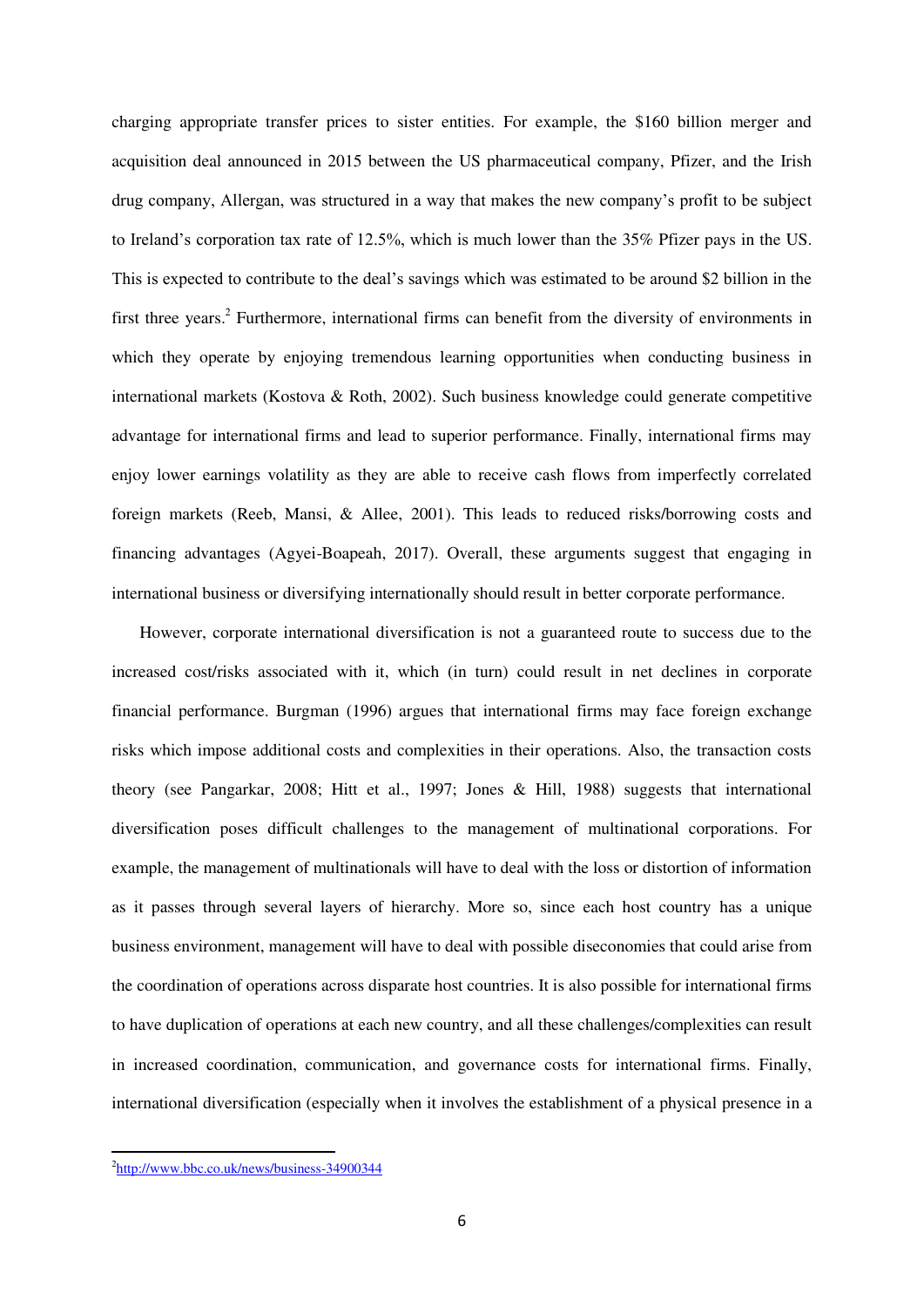new and unknown foreign country) is associated with a liability of foreignness (Hymer, 1976) because the international firm (particularly new ones) cannot conduct business as effectively as a local firm. Being foreign implies that mistakes in various business decisions are more likely. Such mistakes and their corrections could again lead international firms to have higher costs and worse performance.

Collectively, it is theoretically possible for increased levels of international business activity to be either positively or negatively related to performance depending on the net effect of the benefits and costs of internationalization in a particular sample. Thus, to the extent that foreign acquisitions lead to higher levels of international business activity, undertaking foreign acquisitions should impact on the firm's performance positively or negatively.

## *2.2 Why should the acquiring firm's prior foreign market experience matter?*

Since the impact of foreign acquisitions on firm performance is primarily due to the presence of competitive advantages and/or disadvantages in foreign business, the current paper argues that there should be systematic cross-sectional variations in the performance impact of foreign acquisitions among firms at the early stages of internationalization and their counterparts at a more advanced stage. This is because the two groups of firms may have different levels of foreign market experience and knowledge, and hence, have different abilities in realizing the gains associated with international operations as well as dealing with the difficulties/challenges associated with international business activities.

It is widely acknowledged that the benefits of internationalization may not be realized when postimplementation processes (e.g. acculturation and integration) are not effectively managed (Very & Schweiger, 2001). Thus, the ability of firms to manage the post-implementation processes may determine whether or not they achieve any competitive advantages associated with undertaking foreign acquisitions. Since a firm's level of experience in foreign market operations may be related to its ability to manage subsequent international business activities, it is likely that firms at a more advanced stages of internationalization (i.e. those with more experience in foreign markets) will enjoy superior performance relative to those at the early stages (i.e. firms with little or no experience in foreign markets). This is because with increasing foreign market experience, firms acquire a general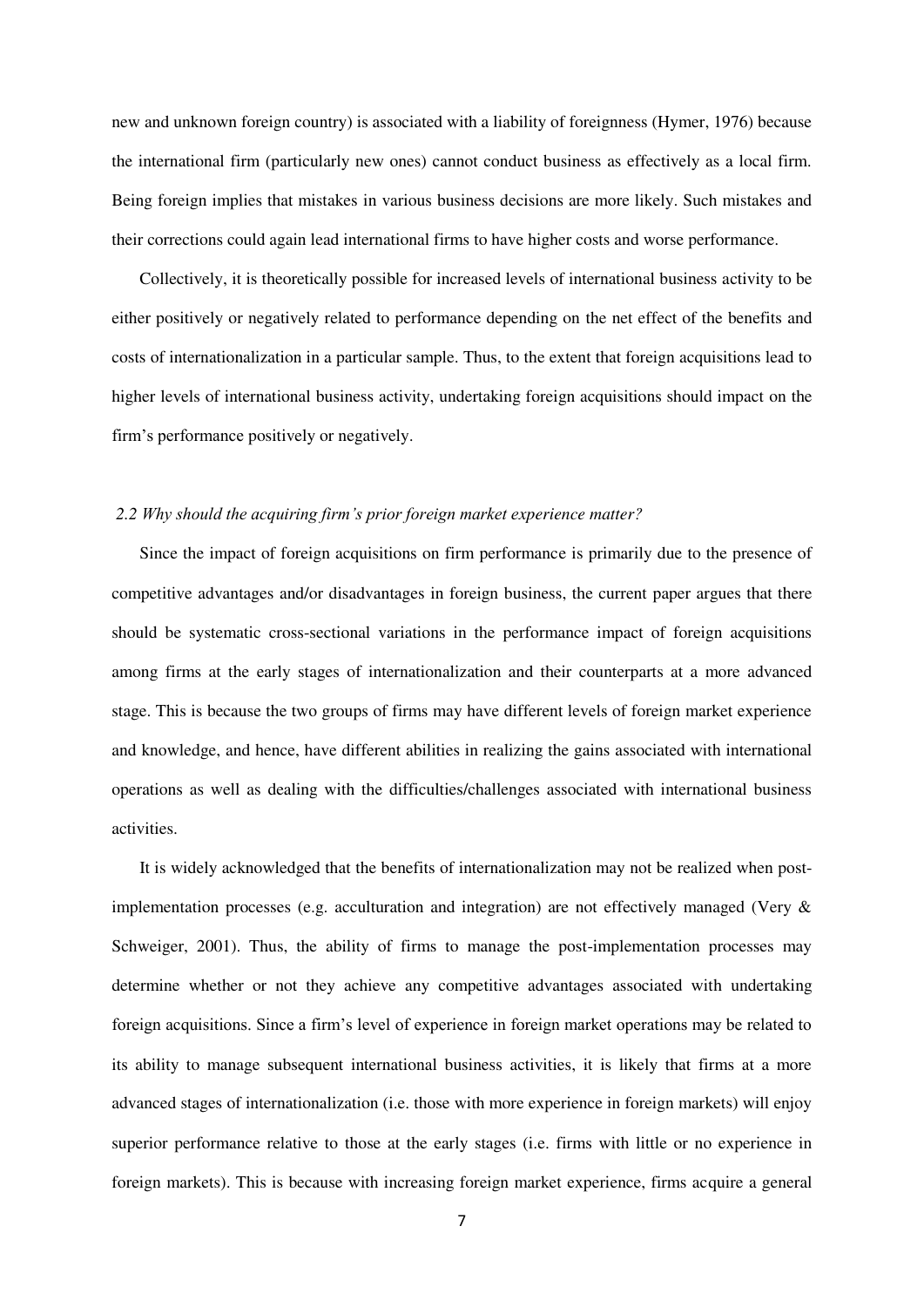knowledge of doing business in foreign markets which helps them to reduce mistakes as well as make more competent decisions in relation to future foreign business expansions (e.g. Davidson, 1980; Johanson & Valne, 1977). Specifically, it is possible that experienced firms will use their extensive foreign market knowledge acquired over a number of years in a learning-by doing process to develop and implement effective mechanisms to mitigate the increased costs associated with internationalization (Haleblain & Finkelstein, 1999; Barkema & Vermeulen, 1998).

A practical case in point is the rapid global expansion by the British retail multinational – Marks & Spencer ( $M&S$ ) – in 2007, after learning valuable lessons from its previous unsuccessful overseas adventure in the 1980s and 1990s. In announcing his plans to enter the Chinese market in 2008, Marks & Spencer's chief executive stated emphatically that *"…we made some mistakes before [in our global expansions] but you wouldn't be a successful business if you didn't...*". With an already significant overseas presence (257 stores in 36 countries), Mark & Spencer could draw on its wealth of knowledge and experience in overseas operations to give its plan of expanding into China a greater likelihood of success.<sup>3</sup> In sum, relative to other firms, the experiential knowledge of firms at advanced stages of internationalization is likely to lead to higher (lower) benefits (costs) for them when they make foreign acquisitions.

It is also conceivable that firms at the early stages of internationalization (especially new foreign market entrants) may rather enjoy higher advantages over those at the advanced stages. This is because, besides the liability of foreignness, most of the major costs associated with international business activity (e.g. communication costs, governance costs, and coordination costs) are likely to be exacerbated at higher levels of international activity (Lu & Beamish, 2004; Jones & Hill, 1988). For instance, firms at the advanced stages of the internationalization process tend to have more extensive networks of foreign subsidiaries in more and more countries, which, in turn, escalate their governance and coordination costs, and ultimately lead to lower performance. Moreover, some scholars argue that firms first expand to countries that are relatively close (in psychic distance) to the home country before later moving into more distant and risky countries (e.g. Krapl, 2015; Johanson & Vahlne,

 $\overline{a}$ 

 $3$ The Independent newspaper on  $7<sup>th</sup>$  November 2007. See [http://www.independent.co.uk/news/business/analysis-and](http://www.independent.co.uk/news/business/analysis-and-features/british-retailers-going-global-744882.html)[features/british-retailers-going-global-744882.html](http://www.independent.co.uk/news/business/analysis-and-features/british-retailers-going-global-744882.html)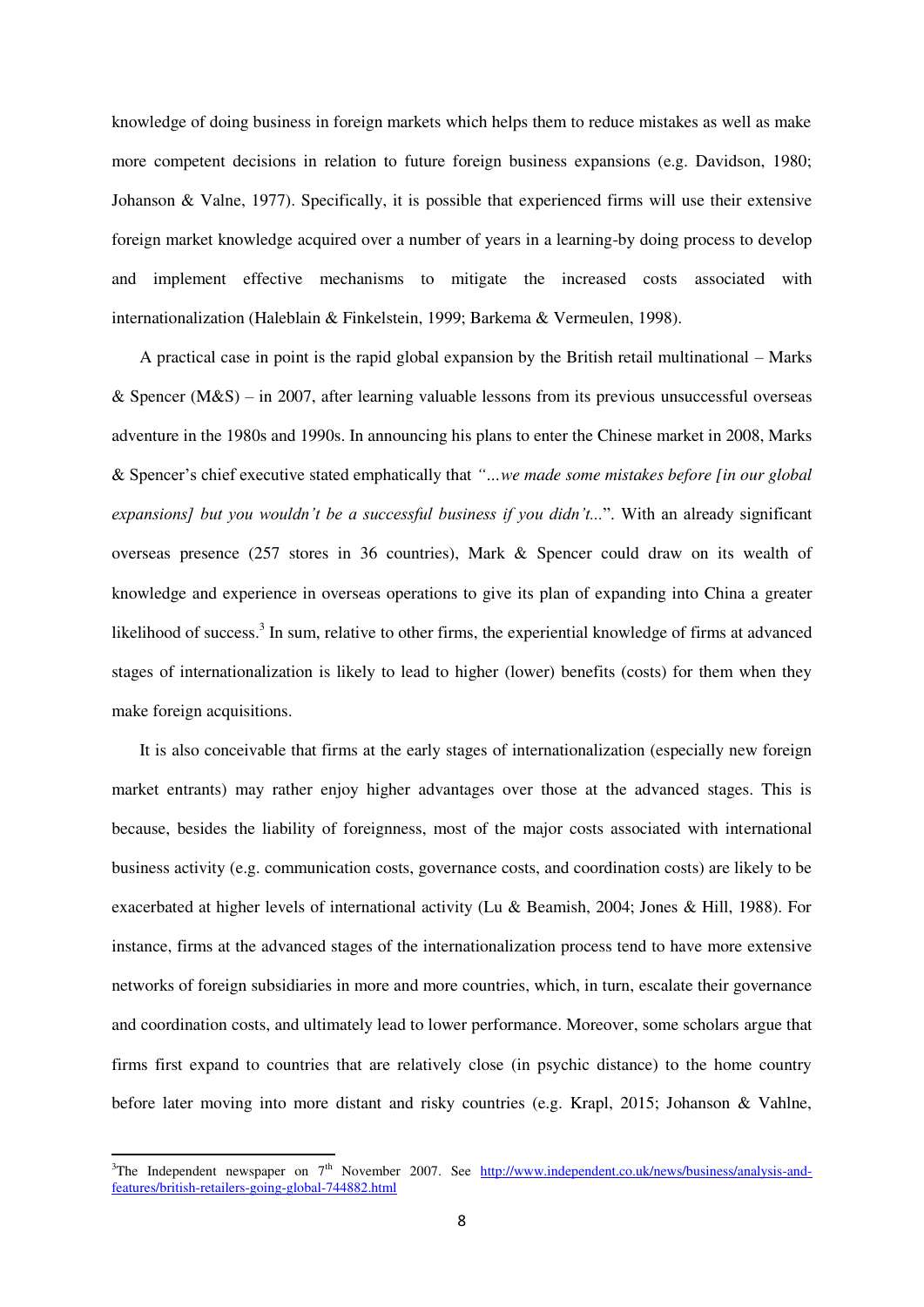2009). The implication is that the international activities of early-stage firms (particularly new entrants) are likely to be less risky, less complicated, and less costly, whereas those of advanced staged firms are likely to be more risky and costly. In fact, there is empirical evidence to show that the risk-increasing effect of international diversification is stronger for firms that are in more advanced stages of the internationalisation process (see Krapl, 2015). Thus, it is plausible for there to be worse performance for advanced-stage firms relative to early-stage firms in the internationalization process.

Collectively, the moderating role of a firm's stage of internationalization on the performance impact of foreign acquisitions is an empirical matter to be resolved by empirical research. Hence, this paper relies on a large sample of foreign acquisitions made by domestic and multinational British firms to empirically test this matter.

### **3. Methodology**

 $\overline{a}$ 

#### *3.1 Estimation method*

The primary objective of this paper is to examine whether a firm's decision to increase its level of international diversification (i.e. via foreign acquisitions) in year *t* has a significant impact on its financial performance in year  $t+1$ <sup>4</sup>. To empirically undertake this analysis, one must determine whether the observed *post*-acquisition performances for foreign acquirers are significantly higher or lower than what they would have been if these firms had not engaged in foreign acquisitions to increase their levels of international diversification. However, the latter outcome is unobservable. A possible analysis would be to compare the performances of foreign acquirers with those of nonacquiring firms. The problem with this form of analysis is that firms select themselves into the different groups (acquirers vs. non-acquirers) based on characteristics that might also influence the observed outcome. Within the context of this paper, it may be the case that firms with better performance are more likely to engage in acquisitions. Thus, results based on a comparison between acquirers and non-acquirers are likely to suffer from selection bias.

<sup>4</sup>When the performance window is extended to cover years *t*+2 and *t*+3, the study's key findings largely remain qualitatively unchanged. However, these approaches reduce our sample substantially.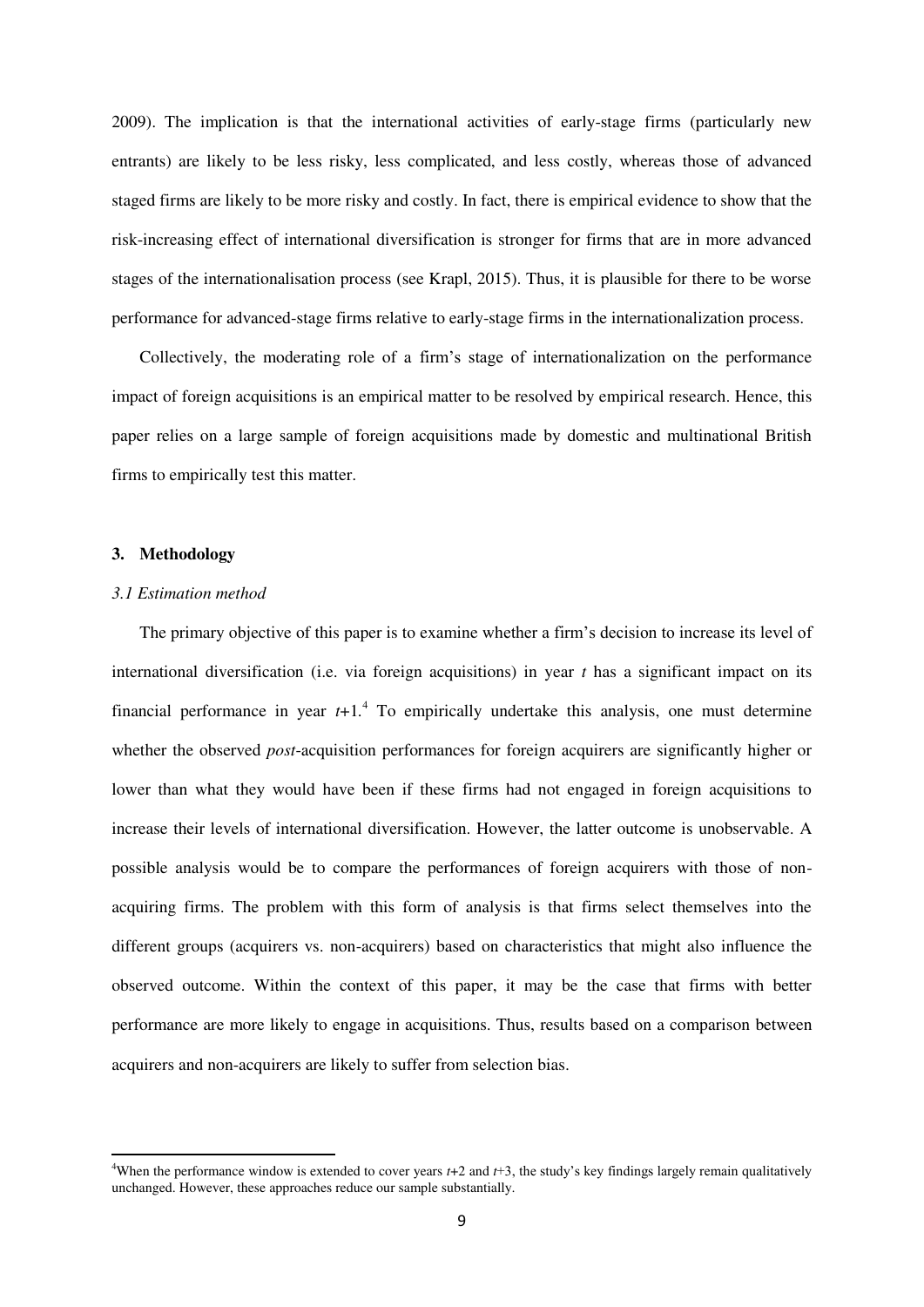In order to minimize this potential selection bias, the current article follows recent studies such as Agyei-Boapeah (2015) and Bertrand & Capron (2015) to select a control sample of acquirers rather than non-acquirers. Since the primary focus is to investigate the impact of increasing internationalisation (via foreign acquisitions) on the performance of foreign acquirers, domestic acquirers are relied upon to serve as a control group. Specifically, the sample of firms that engaged in domestic acquisitions during the sample period (1988-2014) served as the control sample for the firms that engaged in foreign acquisitions (i.e. the main sample). It is important to note that since the empirical (multivariate) model utilised in the current paper directly controls for firm size and industry, the control firms are not matched by size and/or industry.<sup>5</sup>

The goal for using domestic acquirers as a control group is to construct a control group of firms that are also active in the market for corporate control, except that their acquisition activities did not result in increases in their levels of international diversification. Since firm's foreign operations may increase when they undertake foreign acquisitions but are likely to remain unchanged in domestic acquisitions,<sup>6</sup> the *post-acquisition* performance of domestic acquirers could provide a reasonable proxy for the expected *post-acquisition* performance of foreign acquirers had their acquisition decisions not increased their foreign operations. Therefore, the results on the foreign acquisition effect on firm performance could be interpreted in relations to firms' actions (acquisitions) which did not increase their foreign operations.<sup>7</sup>

The sample of foreign acquirers and the control sample of domestic acquirers are then used to implement the difference-in-differences (DID) estimator in a multivariate regression framework. This approach basically compares the difference in the performance of foreign acquirers with that of

 $\overline{a}$ 

<sup>&</sup>lt;sup>5</sup>The size and industry differences between the main sample (cross-border acquirers) and the control sample (domestic acquirers) and their effect on the performance of the firms can be dealt with by either: (a) constructing a size-and-industrymatched control sample; or (b) directly controlling for firms size and industry in a multivariate framework. The present paper chose the latter approach because it has two main advantages: (1) it helps to directly observe/quantify the size and industry effect on firm performance; and (2) it increases the explanatory power of the regression model.

<sup>&</sup>lt;sup>6</sup>In untabulated results, this paper finds that firms' levels of international diversification (as measured by their foreign assets ratio) significantly increase by about 6 percentage points following cross-border acquisitions. However, there is no statistically significant change in the levels of international diversification when firms undertake domestic acquisitions.

<sup>&</sup>lt;sup>7</sup>Where a firm undertakes both foreign and domestic acquisitions in the sample period, that firm appears twice – once in the treatment (foreign M&A) sample and also in the control (domestic M&A) sample. In robustness testing, such firms making both domestic and foreign acquisitions in the sample period are dropped and the analysis re-done, but the results and main conclusions do not change qualitatively. Again, the results are robust to the inclusion of transaction value to control for the differences in the size of foreign and domestic acquisitions. These results are untabulated for the sake of brevity, but are available upon request.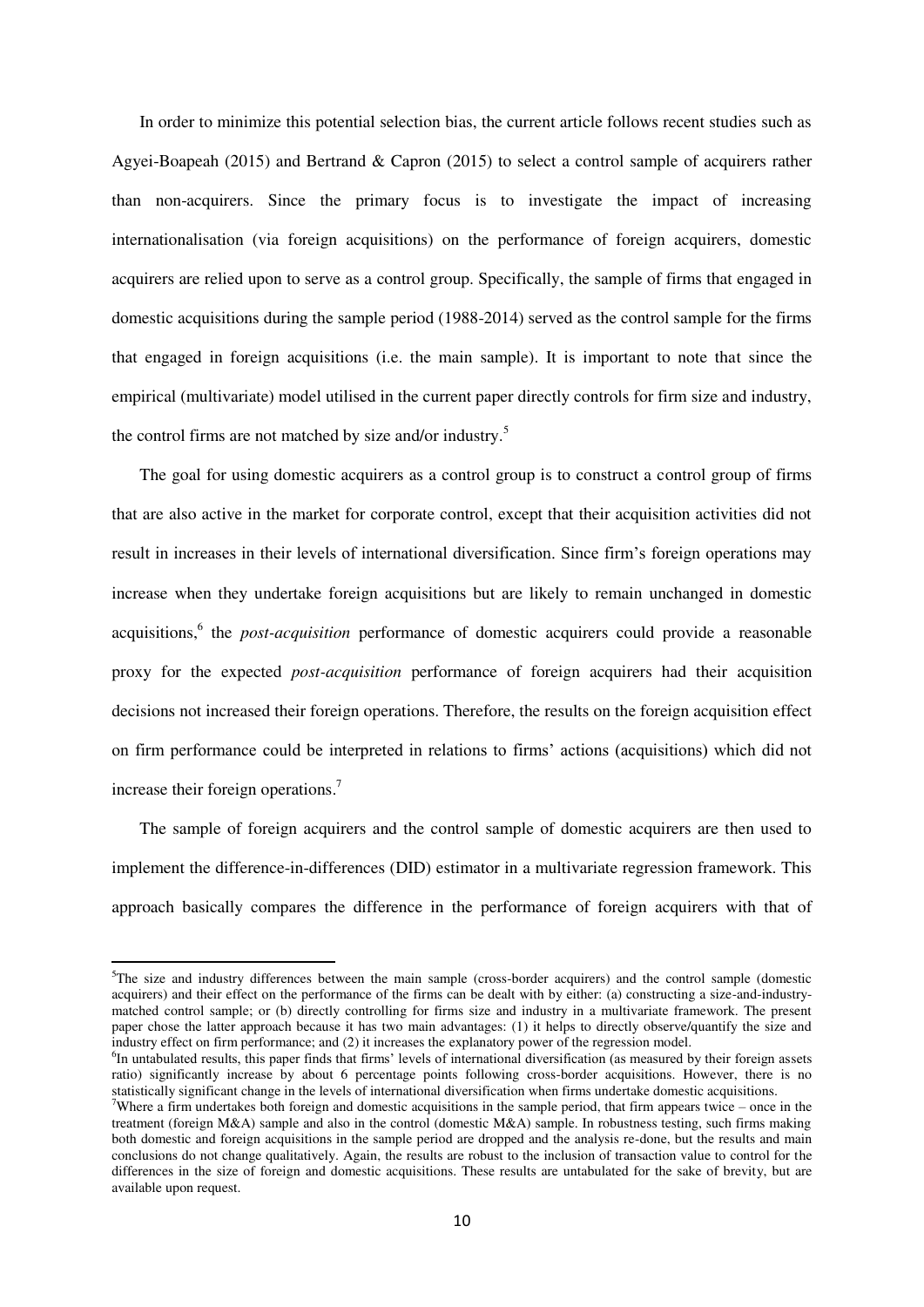domestic acquirers while controlling for the other determinants of firms' performance (e.g. firm size, financial leverage, etc.). Specifically, the DID estimation model below, Eq. (1), is the baseline model used for the empirical analyses. The parameters of the model are estimated using the random-effects generalised least squares (GLS) panel estimation procedure.

$$
Performance_{it} = \beta_1 + \beta_2 FA_i + \beta_3 Post_t + \beta_4 (FA * Post)_{it} + \beta_5 X_{it} + \varepsilon_{it}
$$
 Eq. (1)

In Eq. (1) above,  $\beta_1$  is the intercept, *FA* is the foreign acquisition dummy which is equal to one if the observed firm is a foreign acquirer, and zero for the control group of firms (domestic acquirers). The *FA* dummy  $(\beta_2)$  is expected to capture the general differences in firms' performance which emanate from the inherent differences between foreign acquirers and the control firms. It may be the case that there is a systematic difference in the performances of firms that undertake foreign acquisitions and the control group of firms. Thus,  $\beta_2$  should capture the impact of such differences in the two sample groups on performance.

*Post*, in Eq. (1) above, is the *post-acquisition* dummy which is equal to one (zero) if the observation is for the year  $t+1$  (year  $t-1$ ). This variable (and its parameter estimate,  $\beta_3$ ) should capture the general changes in corporate performance over the *pre*-and *post*-acquisition periods (i.e. from *t*-1 to *t*+1). The inclusion of this variable reflects the fact that firms' performance may change for most firms (whether or not they engaged in foreign acquisitions) during some periods due to general economic conditions (e.g. low interest rates, economic growth, etc.). Indeed, acquisitions may be more likely in periods of credit availability and high stock market performance which make it easier for firms to obtain funding for their investments. So, it is possible for firms, in general, to experience changes in their profitability during periods of high acquisition activity. Therefore, the inclusion of  $\beta_3$  in Eq. (1) helps to control for the macro-economic conditions (e.g. booming stock markets) that could induce changes in corporate performance over the *pre*- and *post*-acquisition periods (i.e. *t*-1 and *t*+1).

The main parameter of interest for the current article is  $\beta_4$  (i.e. the coefficient for the interaction dummy between *FA* and *Post*) since it represents the average foreign acquisition impact on firms'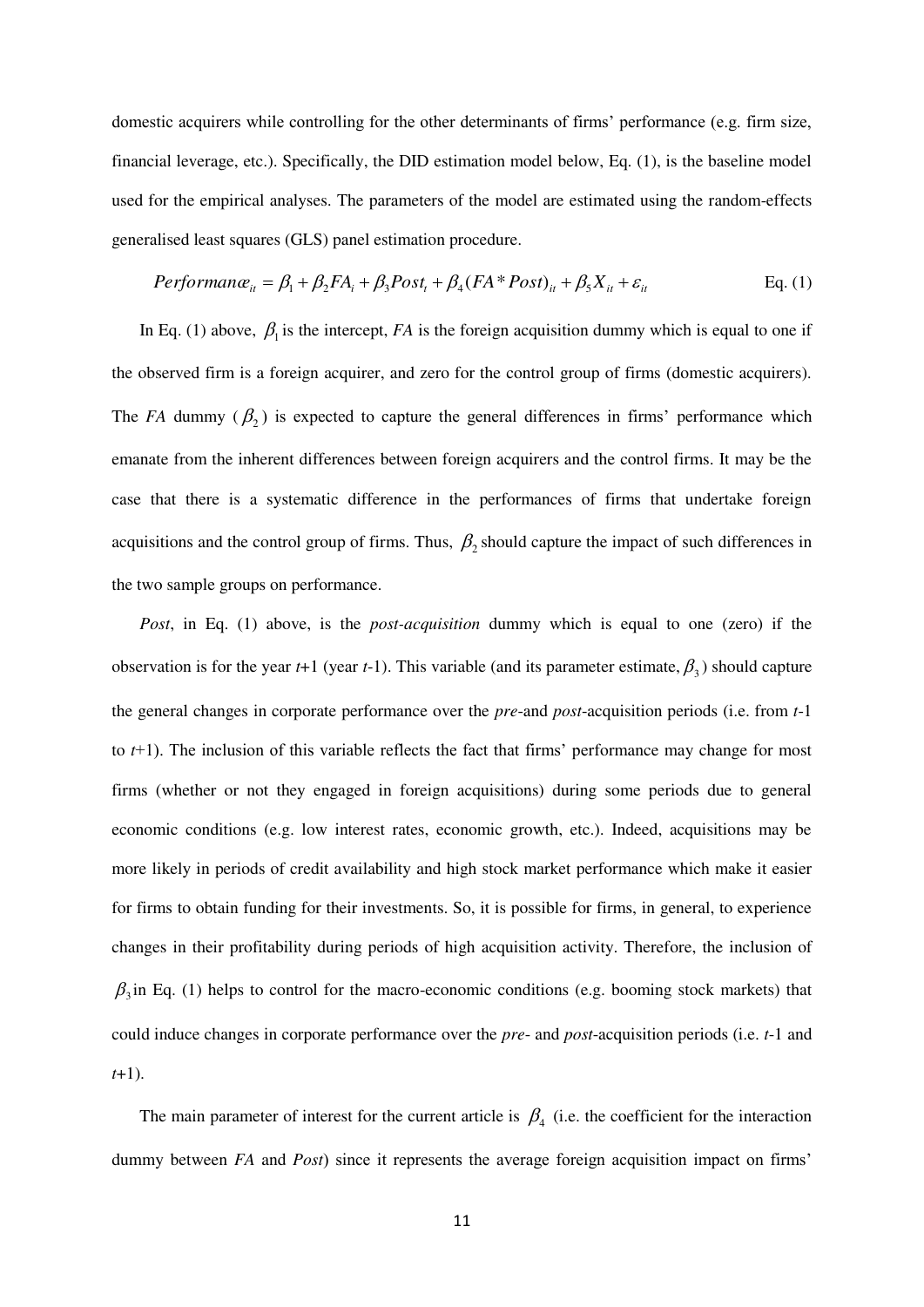financial performance. It  $(\beta_4)$  shows the change in corporate performance which is solely due to the completion of a foreign acquisition. It is, therefore, hoped that  $\beta_4$  reflects the impact on a firm's performance following a corporate activity which increases its levels of international diversification. Consequently, a negative (positive) and significant coefficient estimate of  $\beta_4$  would be consistent with the view that increasing levels of international diversification (via foreign acquisitions) is associated with reduced (improved) acquirers' performance.

It must be noted that in testing the foreign acquisition effect for domestic and multinational firms, Eq. (1) is slightly modified by interacting  $\beta_4$  with dummies for the different types of acquirers that are of interest to this study (e.g. first time entrants into foreign markets, and acquirers with prior exposure to foreign markets). Therefore, the empirical analyses contained in this paper are conducted using several related models. The first model is the baseline model in Eq. (1) above, while the remaining models are variants of the baseline regression model.

#### *3.2 Measures of the dependent (performance) variable*

Grant *et al.* (1988) note that findings about the relationship between diversity and performance appear to be susceptible to choice of performance measures. Aware of this critique, this paper deploys a broad range of performance measures in an attempt to increase the likelihood of representing the complex set of goals that firms may have at different points in time (e.g. improve profitability or cash flow, cut cost, etc.). Specifically, this article utilises four different but related measures of financial performance (return on asset, Tobin's Q, operating cash flow, and operating cost) to assess the firm's performance impact of increasing levels of internationalization. Whether or not these four measures are correct proxies of firm performance is a subject of continuing debate in the literature. Each performance measure has its own strengths and limitations.

The first performance measure is the return on asset (ROA). As an accounting-based measure of performance, the return on asset is criticised for conveying little information about the firm's economic rate of return and for being subject to management discretion and manipulation. Nonetheless, ROA remains a popular performance measure in the literature as well as a useful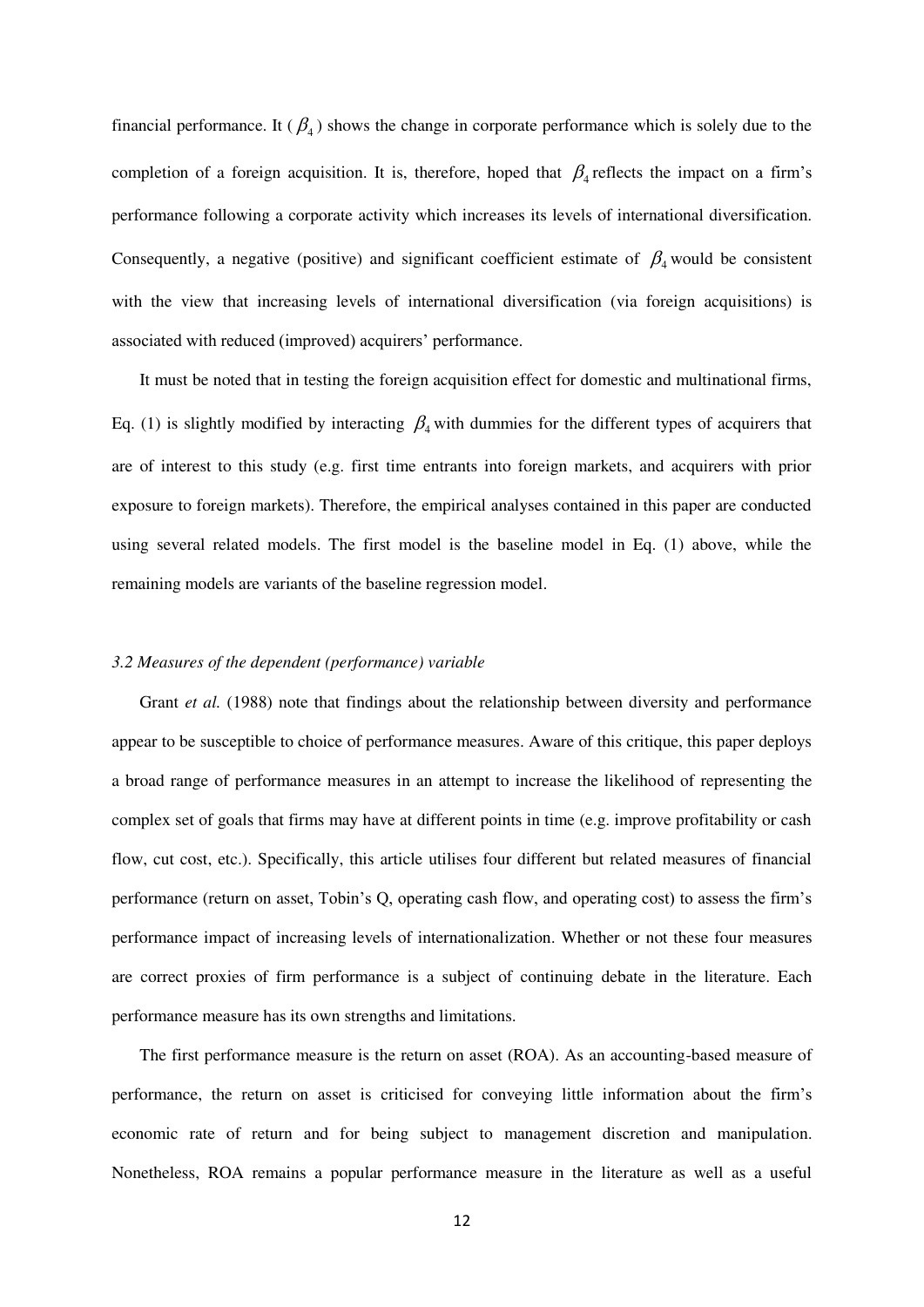measure of performance for corporate managers since it serves as the basis for major corporate decisions such as executive compensation and undertaking new investment projects. Following the extant literature, the current paper measures ROA as the ratio of net income (i.e. pre-tax profit minus corporate tax) to the book value of total assets.

Another popular measure of firm performance is the Tobin's Q which is generally defined as the ratio of the market value of the firm to the replacement cost of its assets. As a market-based measure, it is often seen by researchers as providing more relevant (economic) performance information to investors. Critiques argue that Tobin's Q is a better proxy for a firm's growth opportunity than its performance. Other market-based measures, such as abnormal stock return, have been suggested in the literature. However, abnormal stock return, as a proxy for firm performance, is most appropriate for all-equity firms. Moreover, there are econometric challenges and debates over the estimation of the market model used in abnormal stock return research. As in Agyei-Boapeah *et al.* (2018), this paper defines Tobin's Q as total assets minus book equity plus market equity divided by total assets.

The third performance measure utilised in this study is the operating cash flow (OCF) which is an important source of information for creditors. The operating cash flow measure is similar to the ROA. However, to the extent that corporate managers use their discretion and superior information to opportunistically manipulate accounting profit, ROA could become a less reliable measure of firm performance and cash flow measures could thus become more preferable. The operating cash flow measure of performance is not without criticism. Over finite internals, reporting realized cash flows is not necessarily informative because realized cash flows have timing and matching problems that cause them to be a "noisy" performance measure. The operating cash flow measure is defined in this paper as the sum of earnings before interest and tax, depreciation and amortisation expenses, and research and development (R&D) expenses divided by total assets.

The final performance measure is the operating cost (OC) measure. This is not very common in the empirical literature, perhaps, because other performance measures (e.g. ROA) are functions of the operating cost performance measure. However, its inclusion in this study as a performance measure is motivated by the emphasis on costs in internationalization theory. As noted earlier in Section 2, the impact of foreign acquisition on firm performance is mostly through its effect (increase or decrease)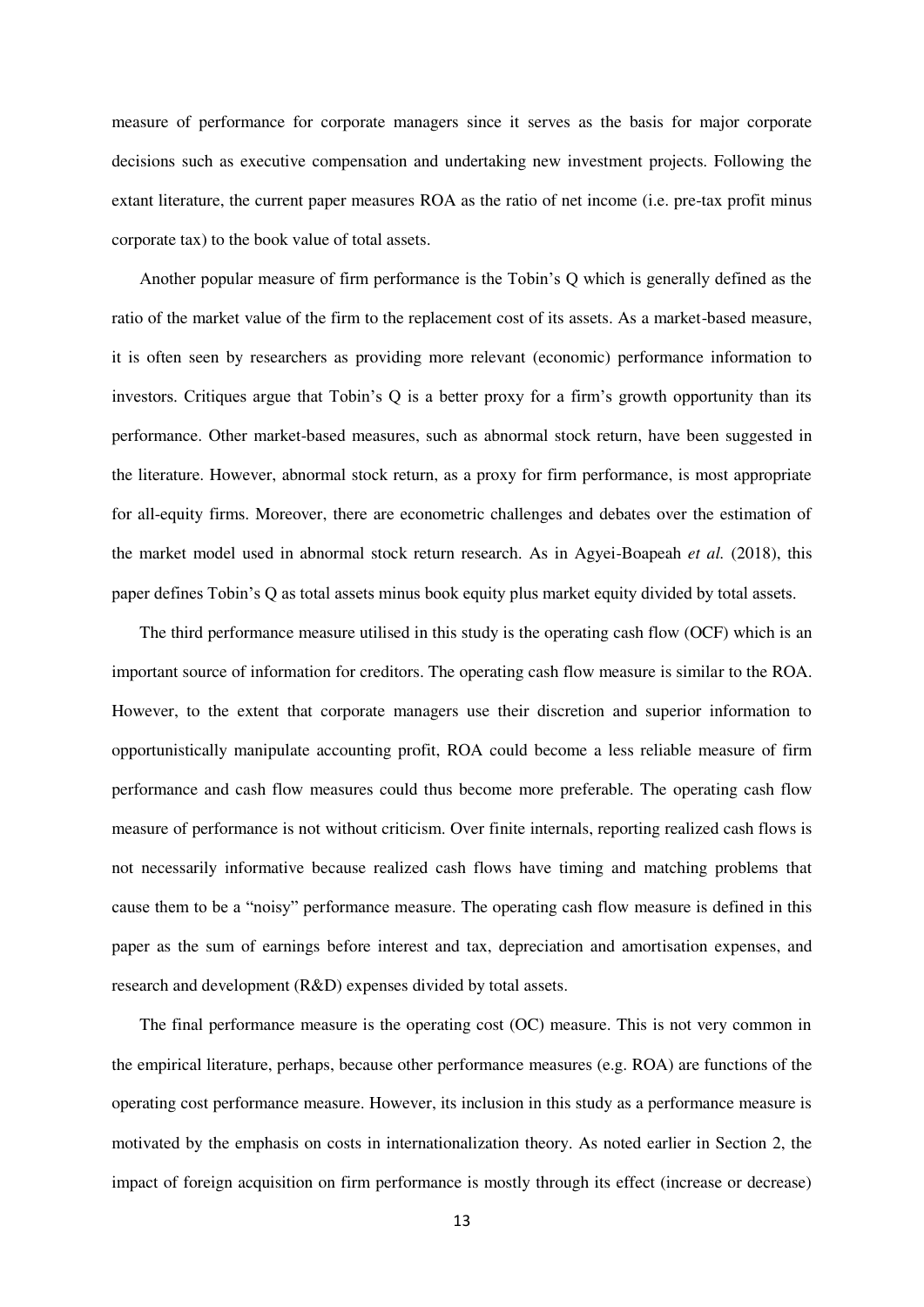on the cost structure of the firm. Thus, the operating cost variable helps to directly observe the foreign acquisition impact on the firm's operating cost. To the best of my knowledge, this is the first study to directly consider this issue. Operating cost is defined as gross profit minus operating profit divided by total assets.

#### *3.3 The control variables*

In order to reduce the residual variance of Eq. (1) and its related models, a vector of control variables (*X*) is included in all the regression models used for the analyses. The choice of these variables was guided by intuition and the literature on firm performance and internationalization (e.g. Mehran, 1995; Lu & Beamish, 2001; Lu & Beamish, 2004; Pangarkar, 2008). First, the number of years for which a firm has been listed on Datastream is included to proxy for the firm's age and to control for the general business experience of the firm since older firms may be more experienced, and hence, have superior performance. It is also plausible for older firms to have inferior performance since their products are likely to be at the declining stage of the product life cycle. Second, sales per employee is included to control for the employee productive capacity of the firm since firms with higher employee productivity are likely to perform better.

Third, the effect of firm size is controlled for using the natural log of sales as a proxy. Larger firms can enjoy more scale economies as well as have greater resource pool (Agyei-Boapeah et al., 2018), which could result in better performance. Fourth, the ratio of total debt to total assets is included to control for financial leverage since the use of debt by firms is associated with both advantages (e.g. tax savings) and disadvantages (e.g. cost of financial distress) which ultimately affect firm performance. Fifth, asset tangibility is included to control for the real capital intensity of the firm since real assets largely represent the physical productive capacity of a firm. This is measured as the ratio of net property, plant, and equipment scaled by total assets. Sixth, the firm's technological capabilities is controlled for by including the ratio of research and development (R&D) expenses to total assets. Seventh, since a number of firms had missing R&D values, a dummy variable is also included to control for such firms.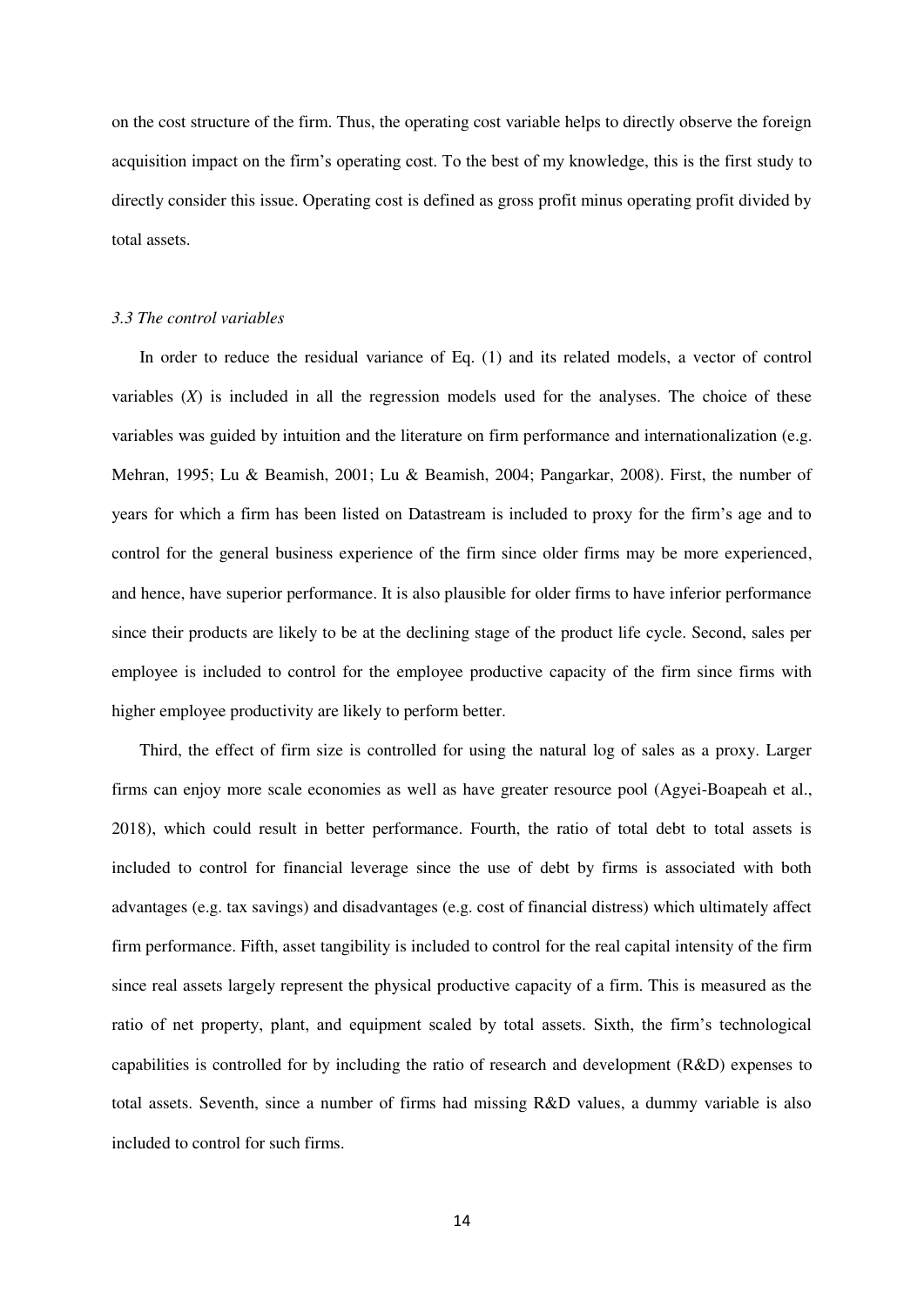Eighth, a dummy for multi-product segment firm is included to control for product diversification. Product diversified firms may enjoy better performance because they face lower cash flow volatility (Agyei-Boapeah, 2017). However, they can also suffer inferior performance if they face higher agency costs. Ninth, the effect of monetary influences is controlled for by including the US dollarsterling exchange rate. The dollar is used because it is frequently used as a reference point for exchange rates. Apart from controlling for the monetary influences of international business on firm profitability, the US dollar-sterling exchange rate also controls for general macroeconomic conditions prevailing across the sample period.<sup>8</sup> In addition, industry dummies are included to control for industry fixed effects. Finally, the regression model contains an error term,  $\varepsilon_{i}$ .

## *3.4 Data and descriptive statistics*

 $\overline{a}$ 

In terms of the data for the analysis, all completed acquisitions (including foreign and domestic deals) from 1985-2015 by non-financial publicly listed UK acquiring firms were collected.<sup>9</sup> The data on the dates of acquisition and the target nations are obtained from *Thomson One Banker's Merger and Acquisitions database*. It was decided to only keep deals for which the acquirer is not a governmental agency or a healthcare organisation since such organisations are generally not profitoriented. Moreover, the relevant annual accounting data<sup>10</sup> for acquiring firms had to be available in *Datastream* for two years (the years immediately before and after the focal acquisition). Applying these criteria resulted in a sample to 9,419 deals made by 1,443 UK firms during 1988-2014. The final dataset utilised in the empirical analyses is obtained by constructing a 2-period panel dataset for the 9,419 acquiring firms. For each acquiring firm in year *t*, 2-years of observations are required in order to undertake the empirical analyses (i.e. *t*-1 and *t*+1). Thus, observing these 9,419 acquiring firms over a 2-year period produces observation units of 18,838 firm-years (i.e. 9,419 firms  $x$  2 years = 18,838) which are used in the empirical analyses.

<sup>&</sup>lt;sup>8</sup>In untabulated results, the US dollar-sterling exchange rate variable is dropped and the effect of macroeconomic influences is captured by the inclusion of year dummies for each year in the sample period (1988-2014, except 1988 which was used as a reference year). The results based on this specification are qualitatively similar to our reported results.

<sup>&</sup>lt;sup>9</sup>Consistent with the tradition in corporate finance research, financial firms (e.g. banks, insurance companies, etc.) are excluded from the study because they have special asset compositions and are also subject to stricter government regulations which make them different from other firms.

 $10$ That is, the data to calculate firm performance and the control variables (e.g. firm size, ROA, Tobin's Q, etc.) used in the regression model should be available.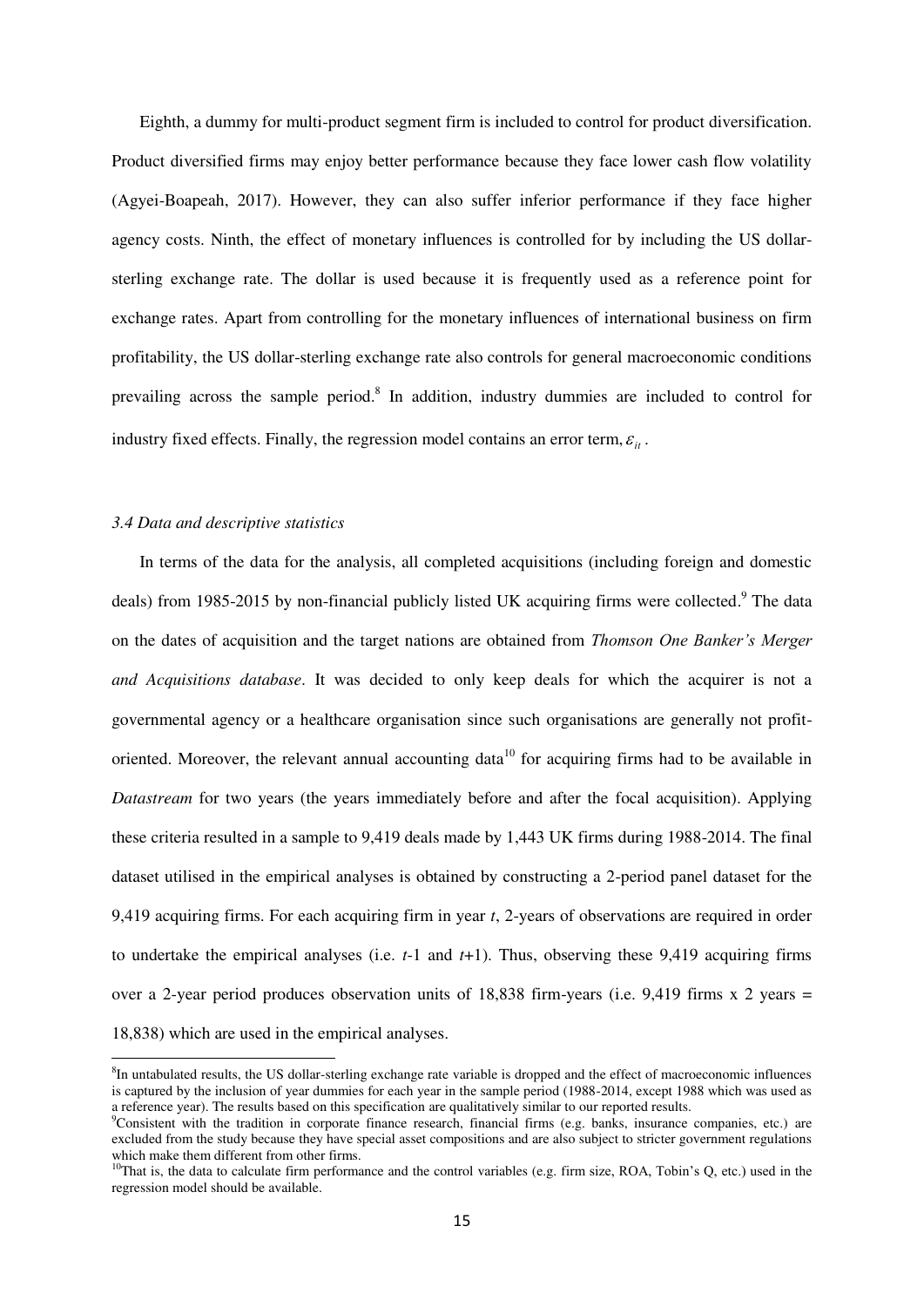Table 1 presents the breakdown of acquisitions by year, type, (foreign vs. domestic M&A), and the prior foreign exposure of the acquirer (multinational vs. domestic firm). A foreign acquisition is defined to include deals in which the target country is different from the UK. Out of the 9,419 deals, 3,729 (40%) are foreign and 5,690 (60%) are domestic. However, during the latter years (i.e. 2001- 2014), the gap between the number of foreign and domestic deals has narrowed (2,089 vs. 2,634) which reflects the rising trend in foreign acquisitions over recent years. This rising trend in foreign acquisitions is also revealed by changes in the proportion of cross-border acquisitions to total acquisitions over the years (see Table 1).

# **[INSERT TABLE 1]**

When the deals are differentiated by the type of acquirer, 61% and 39% of the deals are made by multinationals and domestic firms, respectively. It is interesting to note that during the latter years (i.e. 2001-2014), whilst the proportion of domestic firms shrunk, that of multinationals surged (33% vs. 67%), suggesting that more and more businesses are becoming international in recent years. Firms are classified as multinationals (i.e. those firms with prior exposure to foreign markets) if they have reported non-UK assets or sales on Datastream, and as domestic firms (i.e. firms without prior foreign market exposure) if they have no foreign assets or sales. In terms of the time period, over 93% of the deals were completed between 1991 and 2014, implying that the results are more likely to reflect recent deals.

#### **[INSERT TABLE 2]**

Table 2 reports the descriptive statistics and correlation matrix for the study's variables. The statistics are based on data observations from the pre-acquisition years. According to the data, the average sample (acquiring) firm is profitable; with a return on asset of 4%, a Tobin's Q of 1.96, and an operating cash flow ratio of 12% of assets. These statistics are in line with studies that find acquiring firms to be generally profitable, and seem to confirm some practitioners' view that growth by mergers and acquisitions are a natural progression following remarking performance by firms (e.g. Berkovitch and Narayanan, 1993; Hodgkinson and Partington, 2008; Agyei-Boapeah, 2017). Thus, the acquiring firms in our sample may well represent well-performing firms whose managers may be very confident in their abilities.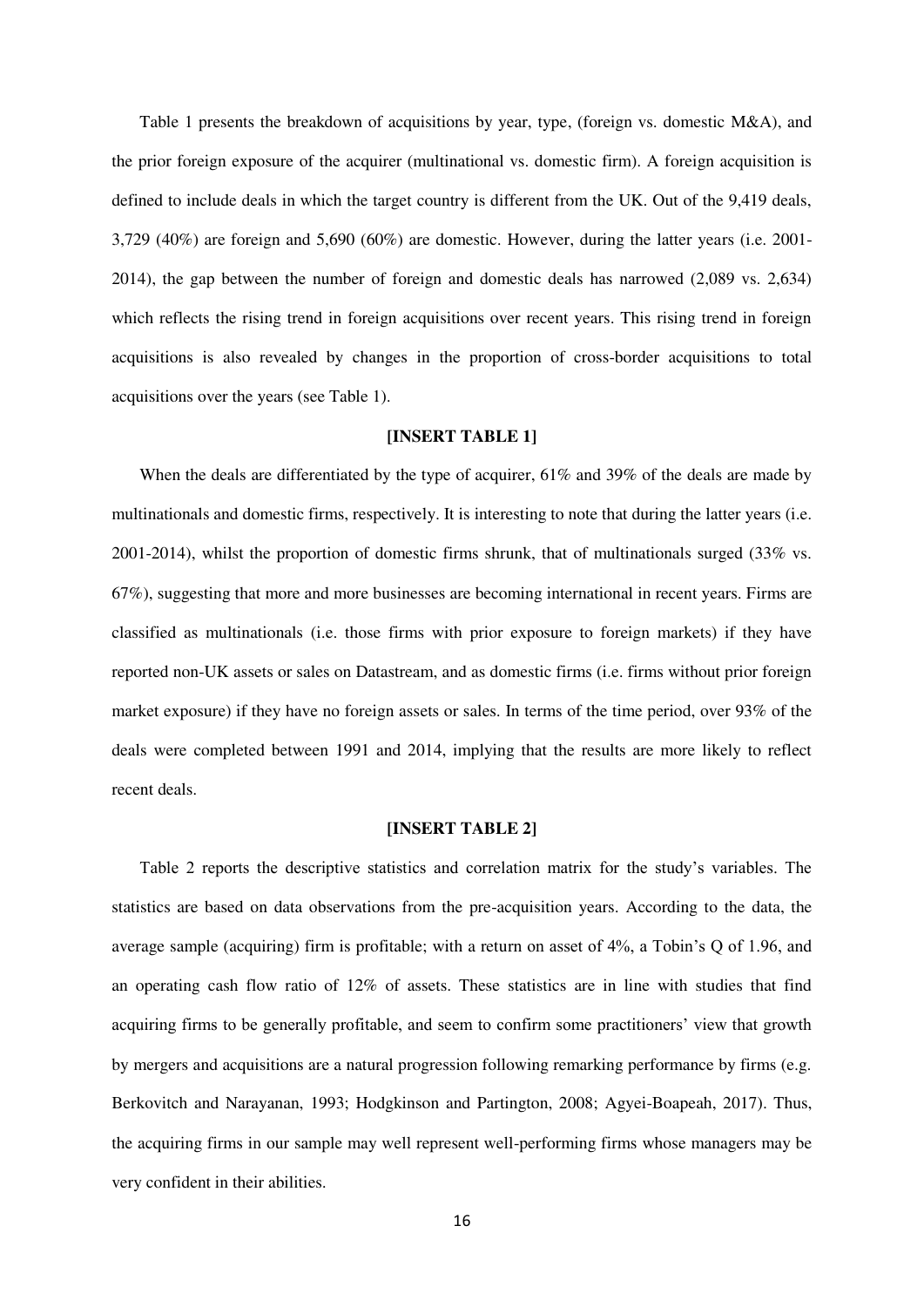Table 2 also shows a strong positive correlation between the key performance variables (i.e. return on assets, Tobin's Q, and operating cash flow ratio). The correlation between return on assets (ROA) and operating cash flow ratio (the accounting-based performance measures) is as high as 0.91, whilst the correlation between the accounting-based performance measures and the market-based performance measure (Tobin's Q) is around 0.51. These correlation statistics are significant at 1% level and the high correlation between the accounting-based and market-based performance measures is consistent with the literature (Mehran, 1995). Finally, the descriptive statistics suggest that the correlation between the key performance measures and the control variables are largely consistent with expectations. For example, the return on assets and the operating cash flow ratio (and sometimes the Tobin's Q) are positively correlated with firm age, firm size, capital intensity, and R&D expenditure; but negatively correlated with financial leverage. Again, these relationships are in line with the extant literature (see e.g. Lu & Beamish, 2004).

## **4. Results and discussions**

# *4.1 The foreign acquisition effect on financial performance*

Table 3 presents the multivariate regression results. The reported results are based on 12 different models. The dependent variable for Models 1, 5, and 9 is return on asset (ROA), and the dependent variable for Models 2, 6, and 10 is Tobin's Q. Operating cash flow ratio (OCF) is the dependent variable for Models 3, 7, and 11, and operating cost ratio (OC) is the dependent variable for Models 4, 8, and 12.

Models 1-4 present results for the test of foreign acquisition effect on performance. The results across the four performance measures indicate that foreign acquisitions, on average, result in significant declines in the acquirers' performance. Specifically, the completion of a foreign acquisition by a firm is associated with reductions of about 0.7% in ROA and operating cash flow, a 5.6% dip in its Tobin's Q, and a 1% rise in operating cost. All these performance changes are statistically significant at conventional levels. Thus, the evidence seems to favour the view that the costs of internationalization are generally greater than the benefits for most firms at least in the shortterm (Lu & Beamish, 2004; Burgman, 1996). Since mergers and acquisitions are generally long-term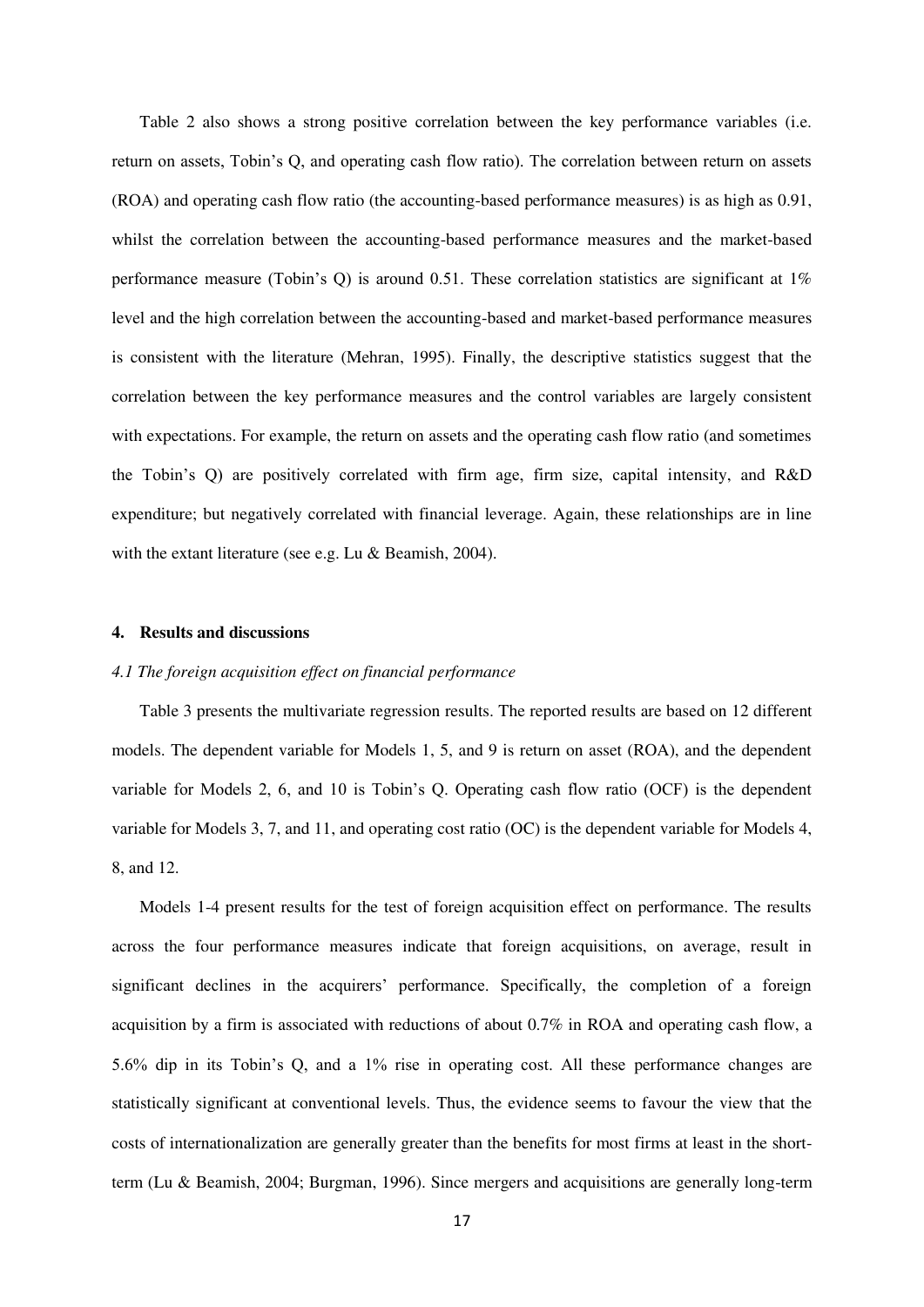projects, in untabulated results, the tests are repeated for performance measures covering the three years post-acquisition, and the results remain qualitatively similar. Mindful of the challenge of inferring merger-related performance changes from performance measures that are further away from the merger event, this paper didn't consider performance changes beyond three years *post-acquisition*.

These measurement challenges notwithstanding, the finding of poor performance following foreign acquisitions, and possibly global expansions in general by UK firms is in line with real corporate stories of unsuccessful global expansions by UK firms including Marks & Spencer, HMV, Next, among others. For instance, in the early 1990s, Next moved into the US market opening a couple of stores including one in Boston. It lost some millions of pounds on the venture before retreating. Similarly, following a series of losses, HMV closed its three remaining US stores in 2004, drawing a line under its loss-making American adventure.

# **[INSERT TABLE 3]**

An important question arising from this finding of significant performance deterioration following foreign acquisitions is whether some types of firms are better able to squeeze more benefits from foreign acquisitions than others; or to put it differently, whether some types of firms are better able to utilise their prior foreign market experience to reduce the costs associated with internationalization. These issues are the focus of the next set of analyses.

# *4.2 The moderating effect of acquirers' stage of internationalization*

There may be an asymmetric foreign acquisition impact on the performance of firms that enter foreign markets for the first time (domestic firms) and those firms that have prior presence in foreign markets (multinationals). The results of this test are reported in Models 5-12 of Table 3. In conducting these analyses, two separate dummies for domestic firms and multinationals are created and interacted with the average cross-border effect  $(\beta_4)$  in the baseline model. Specifically,  $\beta_4$  in Models 5-8 is interacted with a dummy for domestic firms whilst  $\beta_4$  in Models 9-12 is interacted with a dummy variable for multinationals. Thus, these results show how the average negative cross-border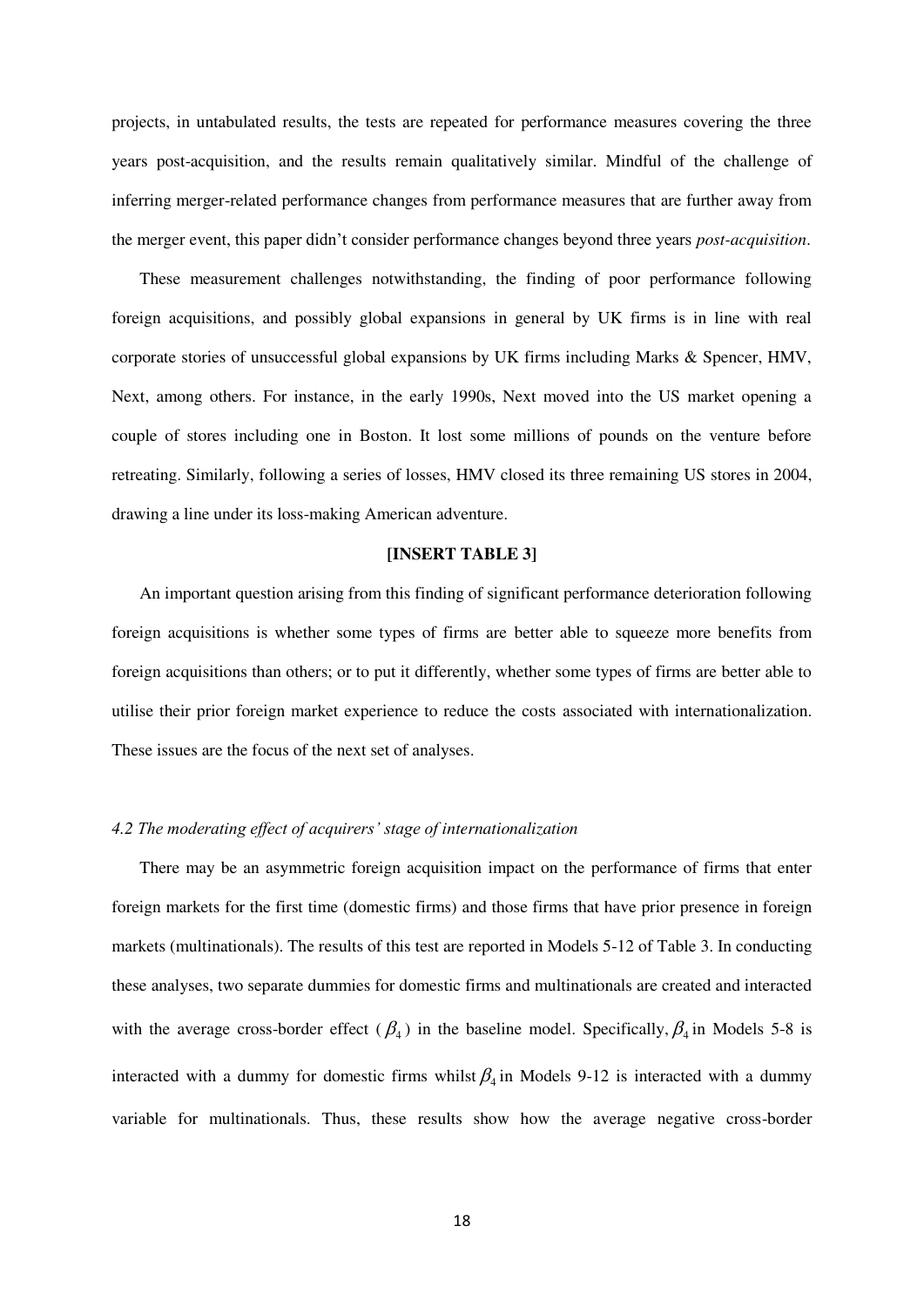performance effect differs between domestic firms (i.e. first time entrants into foreign markets) and multinationals (i.e. existing foreign market participants increasing their foreign operations).

The results indicate that the decline in corporate performance following foreign acquisitions is restricted to multinationals. In Models 5-8, foreign acquisitions do not seem to significantly reduce the performance (as measured by ROA, Tobin's Q, and operating costs) of domestic firms. Rather, these foreign deals seem to offer domestic corporations the opportunity to significantly boost their operating cash flows by about 2.3%. Thus, domestic corporations seem to make some gains from foreign acquisitions. Meanwhile, Models 9-12 tell a completely different story about multinational. The performance measures across all four proxies exhibit a statistically significant decline following foreign acquisitions by existing multinationals. Whiles the ROA, Tobin's Q, and the operating cash flow of multinationals significantly declined, their operating cost significantly increased subsequent to the completion of foreign acquisitions. These findings generally appear to be inconsistent with the experiential learning literature which suggests that firms with prior experience in foreign markets should enjoy better performance.

At least two main reasons could explain these results. First, it is possible that domestic firms undertaking foreign acquisitions (i.e. first time entrants into foreign markets) may not be completely unknowledgeable about international business operations but could have gained some valuable foreign business experience through exporting. This is because firms often develop their international operations in small steps, rather than making large foreign acquisitions at single points in time. Johanson & Valne (1977) show that firms typically start exporting to a country before they later establish a physical foreign presence in the host country. Therefore, the experiential learning advantage touted to be enjoyed by existing multinationals in a market over new entrants may be trivial. Second, it could be the case that the finding of negative foreign acquisition impact on the performance of multinationals is unduly driven by multinationals with very little experience in foreign markets. Some multinationals may have more foreign market experience than others, thus, a better test of the experiential learning hypothesis needs to distinguish between international firms with low or high levels of foreign exposure.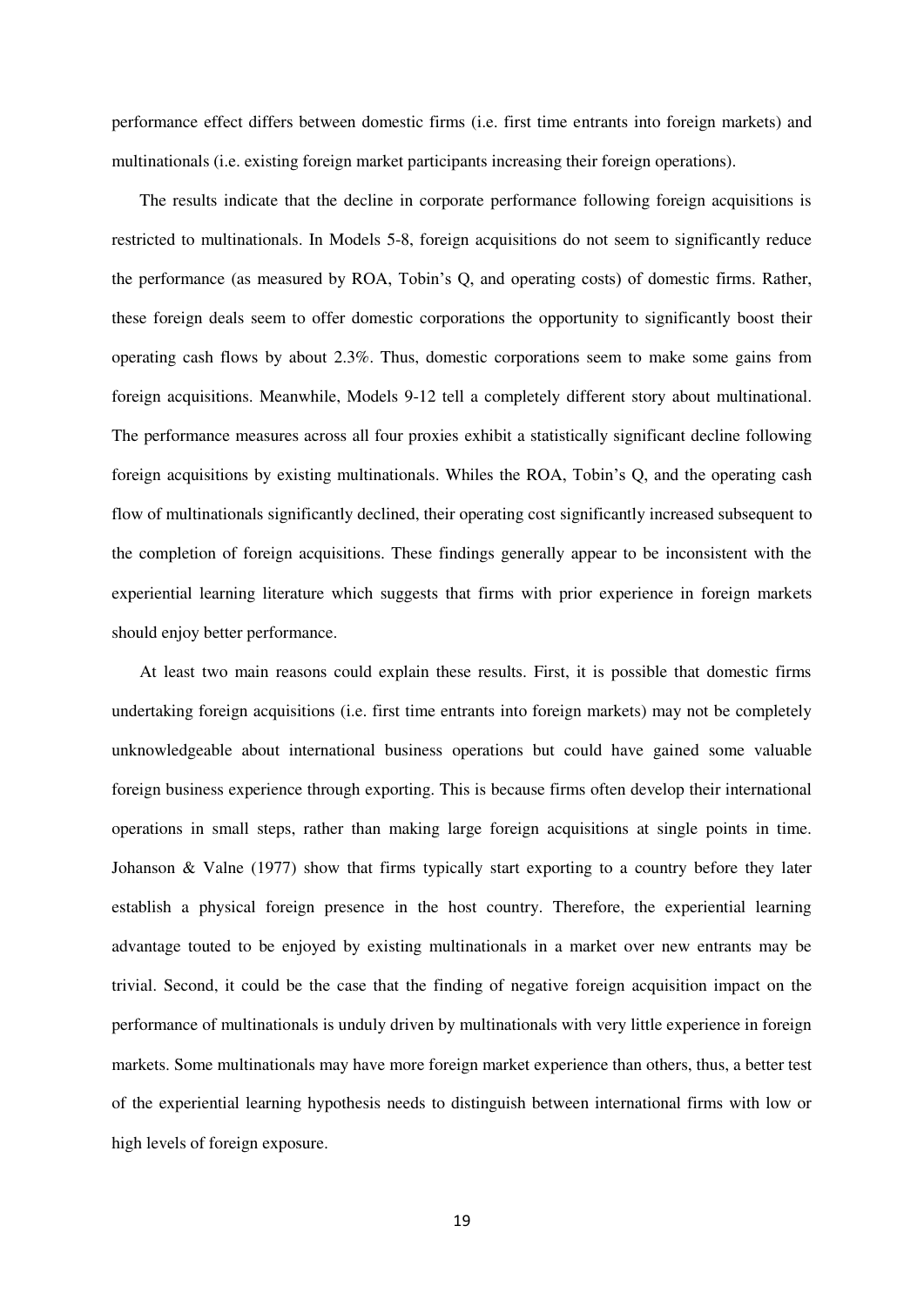This conjecture is tested by dividing the sample of multinational firms into terciles based on their foreign asset ratios and creating three separate dummies to represent each subsample. The present paper relies on the foreign asset ratios (FAR) to proxy for the extent of international business experience of multinationals. The first group of multinationals have low foreign asset ratios and are deemed to be at the early stages of their internationalization process, thus, they are expected to have very little experience in foreign market operations. The second group of multinationals have moderate foreign asset ratios while the final subsample has high foreign asset ratios. It is hoped that the second and final subsamples would represent those multinationals at mature stages of their internationalization strategies, and therefore have substantial experience in foreign market operations.

The three dummies are interacted with the key parameter of interest  $(\beta_4)$  in an attempt to estimate the differential impact of foreign acquisitions on the performance of multinationals at different stages of the internationalization process. The results, reported in Table 4, show that the earlier finding of reduced performance of multinationals following foreign acquisitions was hugely influenced by the activities of multinationals at the early stage of their internationalization evolution (i.e. inexperienced multinationals). Specifically, when early-stage multinationals made foreign acquisitions, they experienced significantly poorer financial performance across all the performance proxies (see Models 1-4 of Table 4). Interestingly, it seems the *ex-ante* performance of early-stage multinationals is better than those of advanced-stage multinationals (see parameter estimates for the dummies for low, moderate, and high exposure firms in Table 4). Perhaps, earlier successes enjoyed in their first (or previous) international operations make these firms complacent and thus overestimate their ability (experience) to the extent that they undertake more risky foreign operations.

On the contrary, in Models 5-8, there is no statistically significant change in most of the performance proxies (Tobin's Q, operating cash flow, and operating costs) when foreign acquisitions are undertaken by multinational firms with moderate exposure to foreign markets. In fact, these firms seem to report significant performance improvements in terms of ROA. These results imply that the foreign market experiential learning advantage becomes more beneficial when a firm is at a matured stage of its internationalization process. These multinationals at the intermediate stage of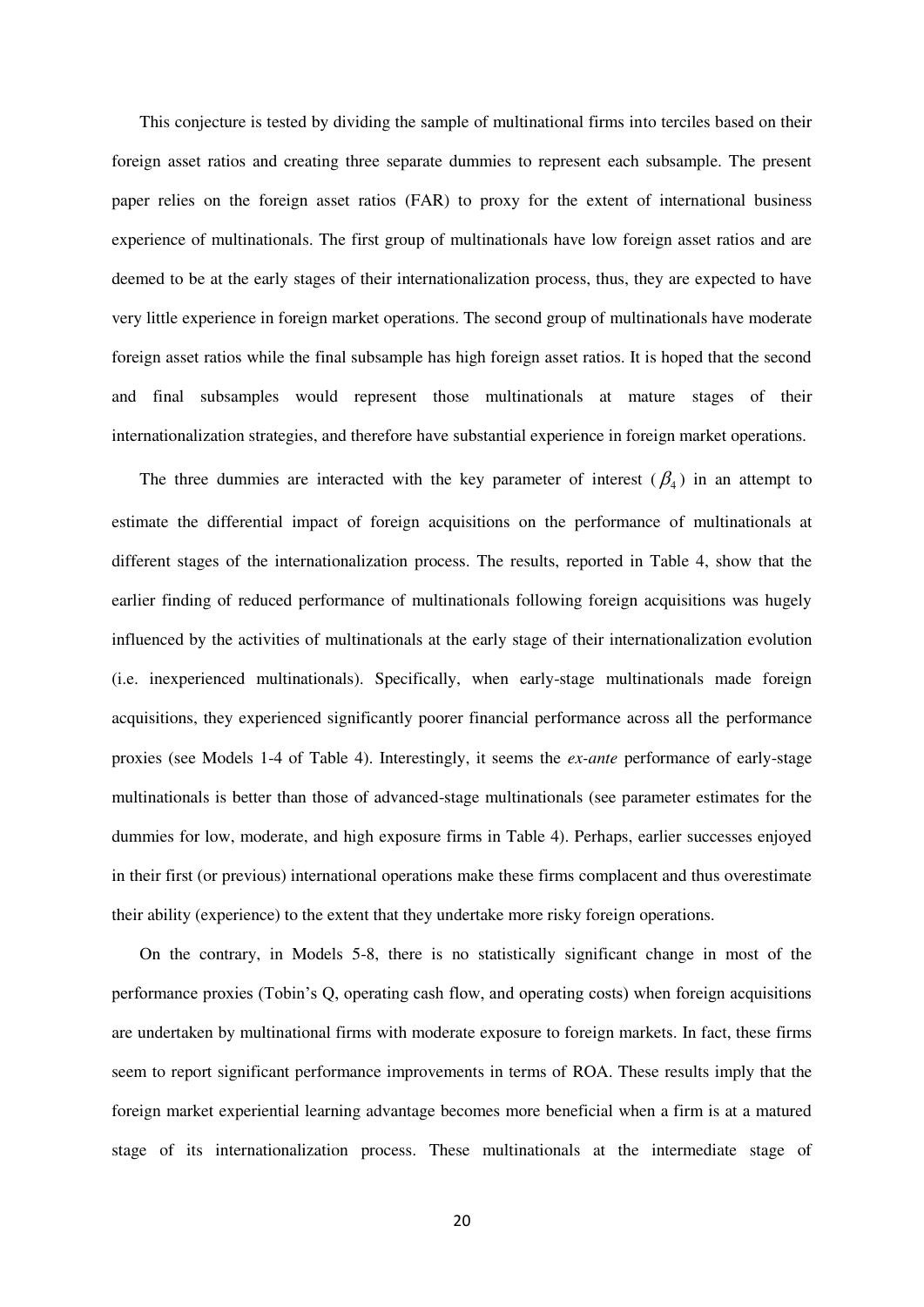internationalization perhaps learn from their earlier mistakes (when they were at the early stage) to improve upon their future international expansion decisions.

Finally, the results in Models 9-12 of Table 4 suggest that firms at a more advanced stage of their internationalization evolution tend to lose hold of their operational costs which then adversely affect their operating cash flows. They however manage (perhaps due to their substantial foreign market experience) to avoid significant declines in their bottom-line performance measures such as ROA and Tobin's Q. The rise (fall) in the operational cost (cash flow) of advanced-stage multinationals may be due to the increased coordination, communication, and governance costs associated with running a large, complex multinational organisation.

#### **[INSERT TABLE 4]**

# *4.4 Control variables*

Until now, the discussion has only focused on  $\beta_4$  in the model. This section turns attention to the discussion of the other explanatory variables in the regressions. To conserve space, this discussion is mainly concentrated on the models that are based on the entire sample (i.e. Models 1-4 of Table 3), but key variables in other models are also highlighted. First, it seems that, besides the foreign acquisition event (i.e. increasing levels of international diversification), those firms that engaged in foreign acquisitions generally had better *ex-ante* performance relative to their counterparts that engaged in domestic acquisitions. This is because, as depicted in Tables 3 and 4, the parameters for the foreign deal dummies  $(\beta_2)$  are mostly positive and sometimes significant. This provides further support for the conclusion that managerial overconfidence may be driving the foreign acquisitions in the current article's sample and the resulting poor *post-acquisition* performance observed.

Second,  $\beta_3$  (i.e. the parameter estimate for *post-acquisition* period) is mostly negative and significant. This suggests that acquisitions generally occur in periods of high competition (low profitability) in the macro-economy that leads firms to restructure/consolidate in order to stay competitive. Also, most of the other control variables have the predicted effect on firm performance (especially in the ROA, operating cash flow, and operating cost) and are also in line with most of the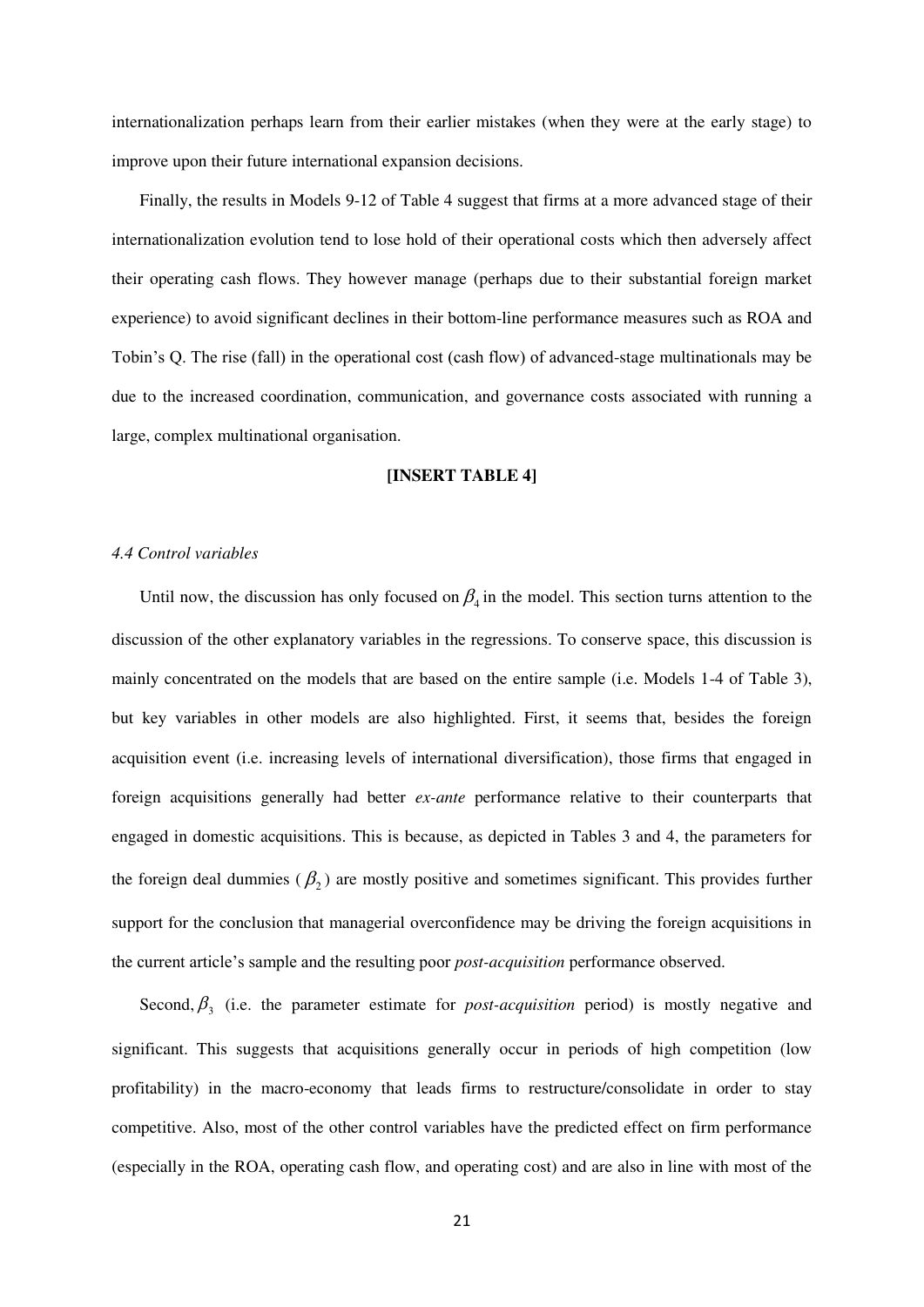findings in prior studies. For example, firm size, employee productivity, capital intensity, and exchange rates have positive (negative) effect on ROA and operating cash flow (Tobin's Q and operating costs). However, financial leverage and R&D expenditure are negatively (positively) related to firm performance as measured by ROA and operating cash flow (Tobin's Q and operating costs). Further, firms that are diversified across several products and industries seem to be associated with lower performance.

Finally, to reflect the fact a firm may undertake several acquisitions in the sample period, the standard errors in all reported Models in Tables 3-5 are allowed to cluster by firm. When more conservative, time-clustered, standard errors are utilised to reflect the fact that M&A transactions may also cluster over time (Harford, 2005), the key conclusions of the paper remain qualitatively unchanged.

### **5. Robustness testing and further analysis**

This section conducts a number of analyses to test the robustness of our findings to alternative specifications. To conserve space, results are only reported for models with ROA as the dependent variable. First, our earlier analysis on the mediating role of prior foreign market exposure is based on a subsample analysis that relies on terciles of the foreign asset ratio. While this approach helps to examine the foreign acquisition-performance link within a specific subsample (e.g. those with low prior foreign market exposure), it is limited in revealing the relationships among the different subsamples. Therefore, an alternative approach based on an interaction terms of  $\beta_4$  with quadratic and cubic transformations of the foreign asset ratio (i.e. FAR\_2 and FAR\_3) is utilised. As can be seen from Models 1-3 of Table 5, the interaction term  $(\beta_4)$  is negative and significant only in Model 1 (the untransformed FAR). In Models 2-3, the interaction terms involving the transformed foreign asset ratios (representing higher levels of internationalization) are insignificant, suggesting that higher levels of internationalization are not associated with poor foreign acquisition performance.

Similarly, in Model 4, when all the interaction terms are included in a single regression, the negative foreign acquisition effect on performance is strongest (-0.021) for the interaction term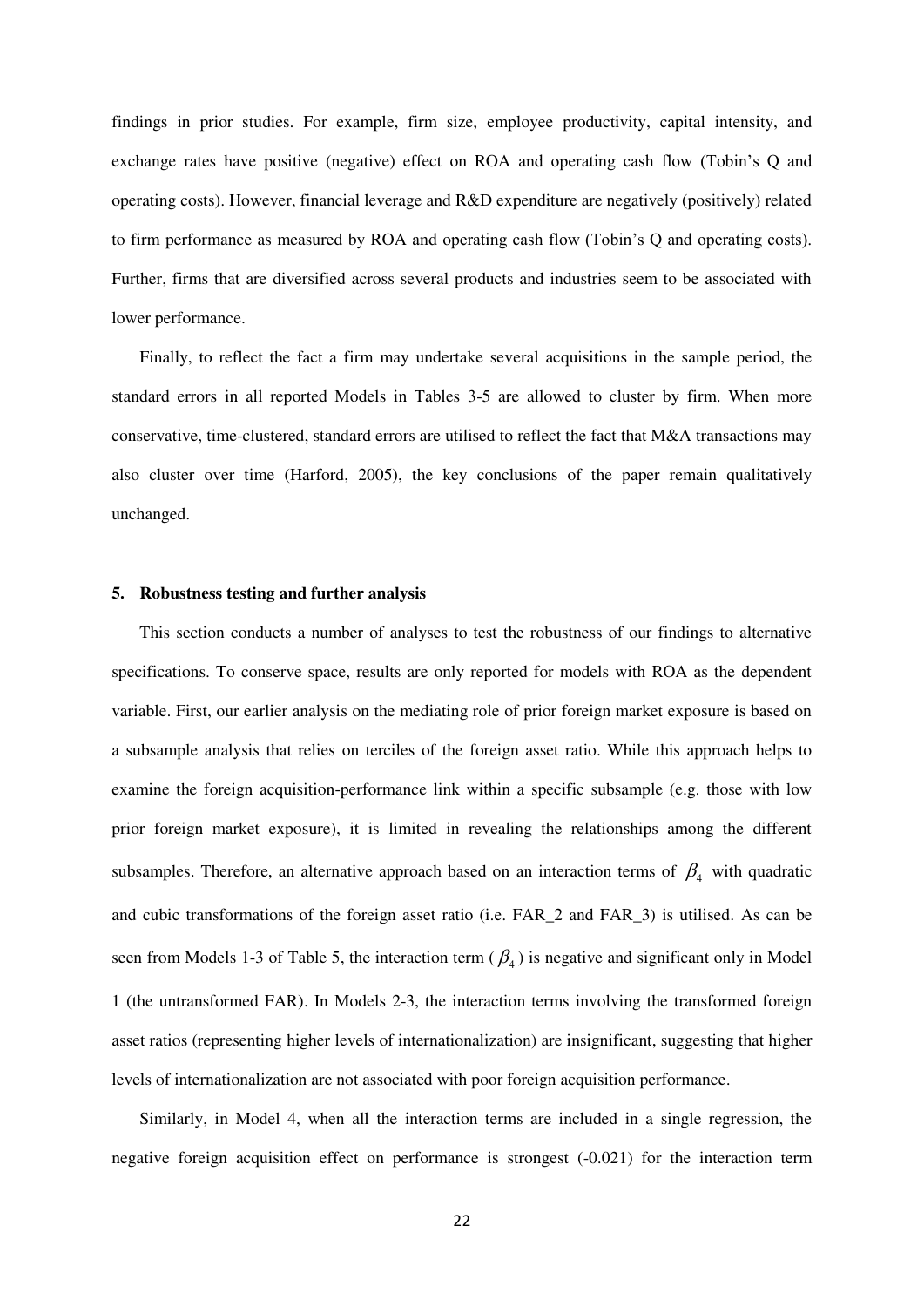involving the untransformed FAR (low levels of internationalization), though not significant at conventional levels. These results are generally in line with the current article's general conclusion that the negative foreign acquisition performance may be driven by those multinational firms with low levels of internationalization.

Second, Ravenscraft and Scherer (1987) and Hong, Kaplan, and Mandelker (1978) suggest that the accounting method (pooling vs. purchase) used for the business combination may influence the acquisition performance. This is tested by taking advantage of the abolishing of the pooling of interest method in 2004 by IFRS 3, and restricting the accounting method for business combination to the purchase method. Therefore, the effect of the purchased accounting method is captured in  $\beta_4$  by interacting the variable of interest with a dummy for post-2003 era (i.e. the period of compulsory application of the purchased method). The results, in Model 5, indicate that foreign acquisitions completed in the periods of exclusive application of the purchase accounting method did not significantly experience any superior or worse performance, compared with those completed when the pooling accounting method was allowed. This suggests that the distinction between pooling and purchased method of accounting for business combination is unlikely to significantly affect returns in foreign acquisitions.

Finally, the issue of whether a "merger of equals" impacts acquisition performance differently is considered. By using the amount paid for the target as a proxy for the size of target, a "merger of equals" is defined to include those deals in which the size of the target firm is at least 40% the size of the acquirer. Varying the 40% threshold did not significantly change the results. As shown in Model 6, the foreign acquisition effect on performance does not significantly differ between "mergers of equals" and other types of mergers.

# **[INSERT TABLE 5]**

## **6. Conclusion and managerial implications**

This paper utilises a mergers and acquisitions dataset to provide new empirical insights into the link between international corporate activity and firm performance. It relies on the international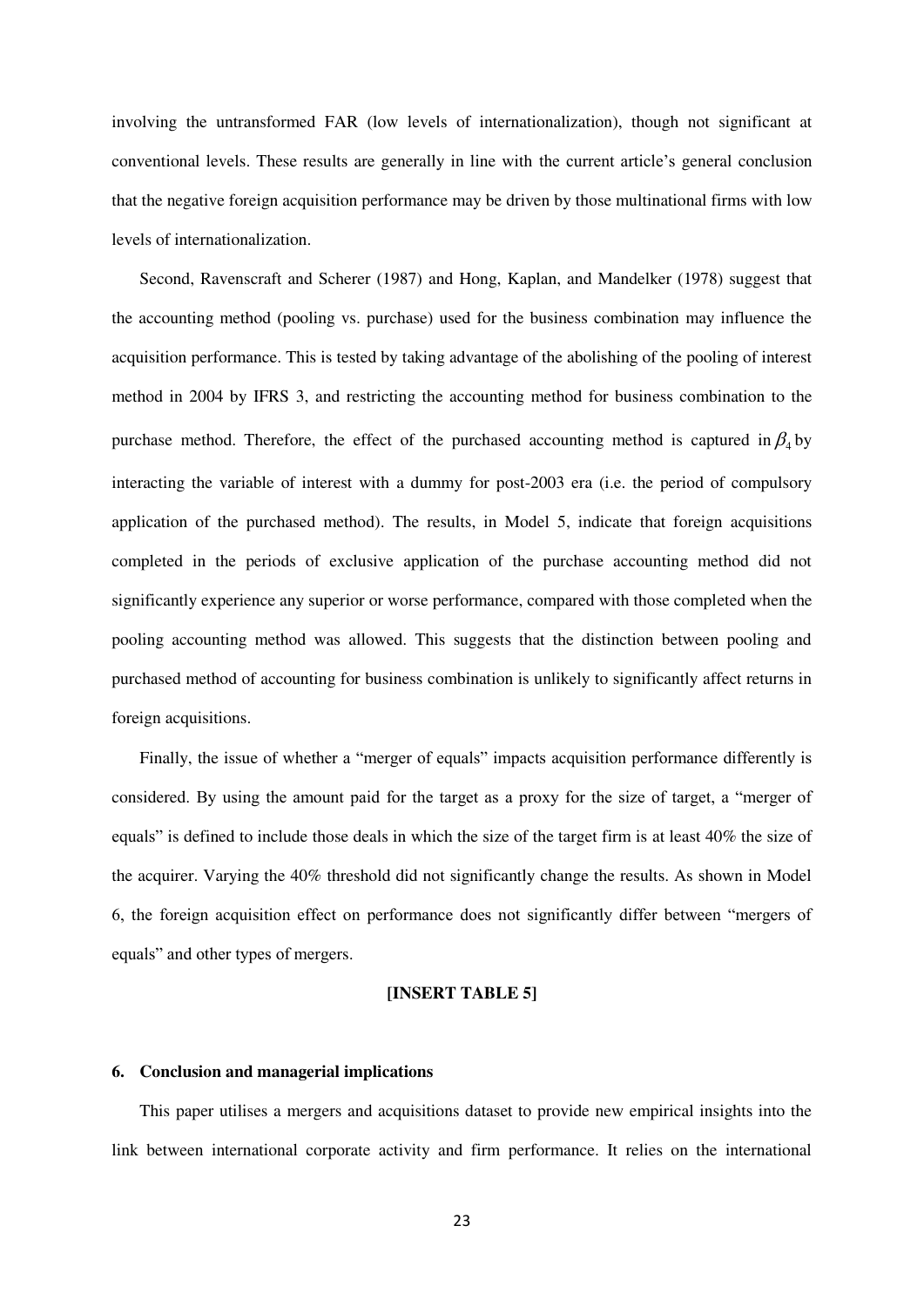business and strategy literature to hypothesize and test how the decision by a firm to increase its international operations (via foreign acquisitions) may impact its financial performance. The findings indicate that relative to domestic acquisitions, foreign acquisitions (on average) result in declines in acquiring firms' financial performance (as measured by ROA, Tobin's Q, operating cash flow, and operating costs). However, the negative and significant foreign acquisition impact on corporate financial performance is primarily associated with existing multinational corporations at the early stages of their internationalization evolution (i.e. inexperienced multinationals). Interestingly, foreign acquisitions undertaken by domestic firms (new entrants into foreign markets) and by multinationals at mature stages of internationalization (i.e. more experienced MNCs) do not experience significant declines in their performance.

The results presented in this paper have several important implications on both corporate theory and practice. First, the decline in the financial performance of foreign acquirers suggests that international diversification is generally associated with more costs than benefits, at least in the shortterm. Therefore, managers, particularly the overconfident ones, who are contemplating international expansion through mergers and acquisitions should be more sceptical about the perceived benefits of these foreign deals and be prepared for some declines in their performance at least in the few years following the acquisition.

Second, the findings imply that the increased complexities (risks and costs) associated with international corporate activity is not symmetric for all acquiring firms. First time entrants into foreign markets (i.e. domestic firms undertaking foreign acquisitions) appear to be able to make smart choices in their foreign acquisition decisions, and are thus able to avoid poor financial performance subsequent to foreign acquisitions. A possible explanation is that the acquisition of a suitable local target firm by a domestic firm substantially ameliorates the absence of the foreign market experience on the part of the domestic firm. This is because the acquisition makes it possible for the domestic firm to utilise the organisational knowledge and experience of the local target firm. Also, the results suggest that the benefits of utilising prior foreign market experience and knowledge of the acquiring firm to manage the complexities in new foreign environments can only be realized by multinationals at mature stages of the internationalisation process. These results should encourage and embolden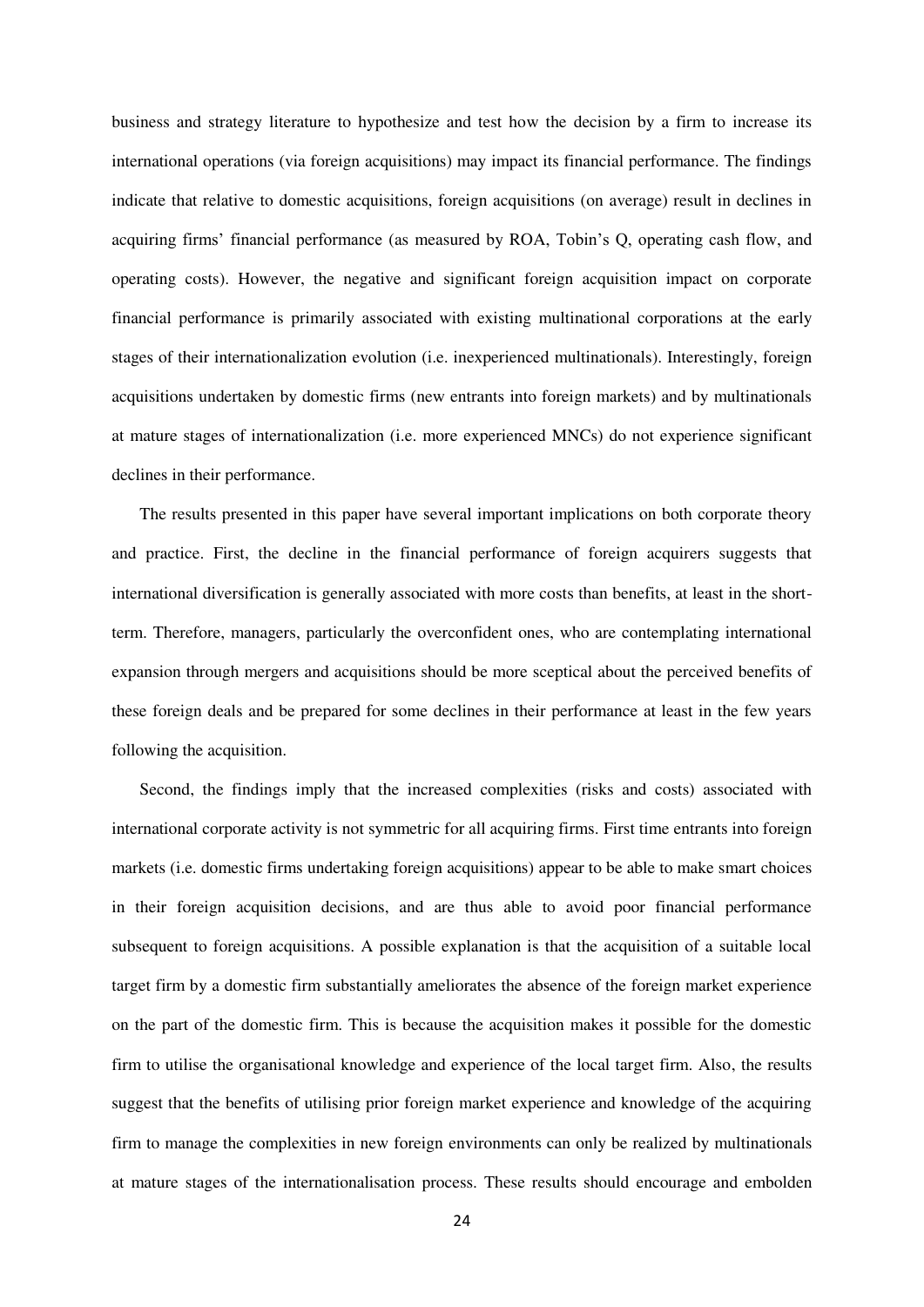managers of domestic firms (and those with no prior foreign market experience) to consider using foreign acquisitions as a strategic tool to enter new markets, since the acquisition of a suitable target in the foreign country provides an effective mechanism for securing vital local knowledge and experience in the new market.

While we have attempted to control for several factors in the empirical analysis, data unavailability has made it impossible to control for firm's divestitures which may be an important determinant of M&A success (Gugler *et al.,* 2003). Also, the analysis of this article is based on a UK sample and thus generalisations of its conclusions should be done with caution. Future studies can extend this study by employing a global sample for its analysis in an attempt to examine the applicability of the findings outside the UK.

## **Acknowledgements**

The author is grateful to an anonymous reviewer and the Editor-in-Chief, Ali M. Fatemi, of the

*Global Finance Journal* for their valuable comments/suggestions. Any remaining errors are the

author's sole responsibility.

### **References**

- Agyei-Boapeah, H., (2015). Cross-border acquisitions and financial leverage of UK acquirers. *Accounting Forum*, 39 (2), 97-108.
- Agyei-Boapeah, H., (2017). Easing financing and M&A investment constraints: The role of corporate industrial diversification. *Annals of Economics and Finance*, 18 (2), 277-290.
- Agyei-Boapeah, H., Wang, Y., Tunyi, A., Machokoto, M., & Zhang, F. (2018, In Press). Intangible investments and voluntary delisting: Mass exodus of Chinese firms from U.S. capital markets. *International Journal of Accounting and Information Management.*
- Barkema, H.G., & Vermeulen, F. (1998). International expansion through start-ups or acquisitions: A learning perspective. *The Academy of Management Journal*, 41, 7-26.
- Berkovitch, E., & Narayanan, M.P. (1993). Motives for takeovers: An empirical investigation. *The Journal of Financial and Quantitative Analysis*, 28(3), 347-362.
- Bertrand, O., & Capron, L. (2015). Productivity enhancement at home via cross-border acquisitions: The roles of learning and contemporaneous domestic investments. *Strategic Management Journal*, 36, 640-658.
- Burgman, T. A. (1996). An empirical examination of multinational corporate capital structure. *Journal of International Business Studies*, 27(3), 553-570.
- Davidson, W.H. (1980). The location of foreign investment activity: Country characteristics and experience effect*. Journal of International Business Studies*, 11(2), 9-22.
- Denis, D.J., Denis, D. K., & Yost, K. (2002). Global diversification, industrial diversification, and firm value. *Journal of Finance*, 57, 1951-1979.
- Geringer, J.M., Tallman, S., & Olsen, D.M. (2000). Product and geographic diversification among Japanese multinational firms. *Strategic Management Journal*, 21, 51-80.
- Grant, R.M., Jammine, A.P., & Thomas, H. (1988). Diversity, diversification, and profitability among British manufacturing companies. *The Academy of Management Journal,* 31(4), 771-801.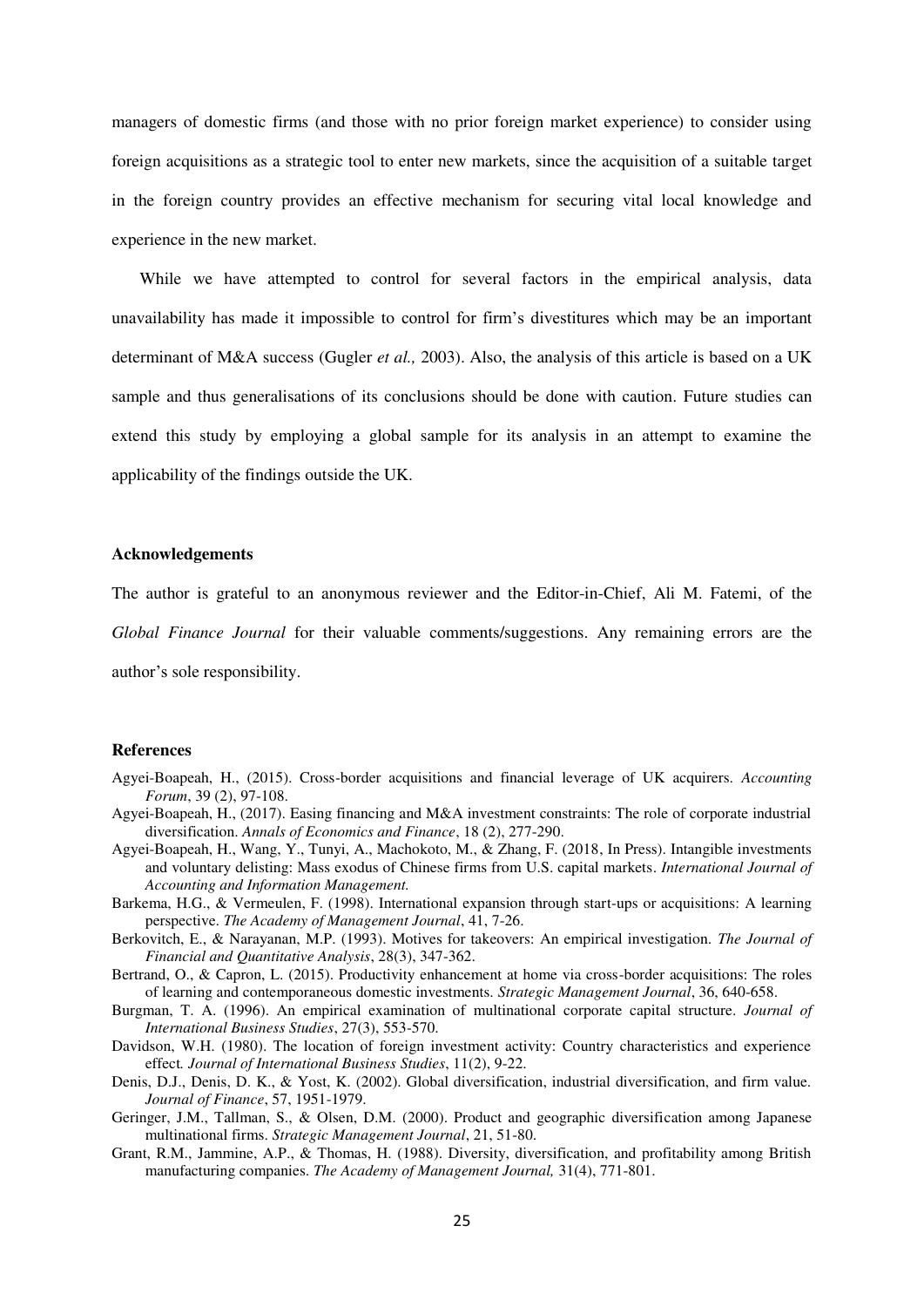Gugler, K. P., Mueller, D. C., Yurtoglu, B. B., & Zulehner, C. (2003). The effects of mergers: An international comparison. *International Journal of Industrial Organization,* 21(5), 625-653.

Haleblain, J., & Finkelstein, S. (1999). The influence of organisational acquisition experience on acquisition performance: A behavioural learning perspective. *Administrative Science Quarterly*, 44, 29-56.

Harford, J. (2005). What drives merger waves? *Journal of Financial Economics*, 77(3), 529-560.

- Hitt, M.A., Hoskisson, R.E., & Kim, H. (1997). International diversification: Effects on innovation and firm performance in product diversified firms. *The Academy of Management Journal*, 40, 767-798.
- Hodgkinson, L., & Partington, G.H. (2008). The motivation for takeovers in the UK. *Journal of Business Finance & Accounting*, 35(1-2), 102-126.
- Hong, H., Kaplan, R.S., & Mandelker, G. (1978). Pooling vs. Purchase: The effects of accounting for mergers on stock prices. *The Accounting Review*, 53(1), 31-47.
- Hout, T., Porter, M.E., & Rudden, E. (1982). How global companies win out. *Harvard Business Review*, 60 (5), 98-108.

Hymer, S.H. (1976). A study of direct foreign investment. Cambridge, MA: MIT Press.

- Johanson, J., & Valne, J., (1977). The internationalization process of the firm: A model of knowledge development and increasing foreign market commitment. *Journal of International Business Studies*, 8(1), 23-32.
- Johanson, J., & Valne, J., (2009). The Uppsala internationalization process model revisited: From liability of foreignness to liability of outsidership. *Journal of International Business Studies*, 40(9), 1411-1431.
- Jones, G.R., & Hill, C.W.L. (1988). Transaction cost analysis of strategy structure choice. *Strategic Management Journal*, 9, 159-172.
- Kogut, B., & Chang, S.J. (1991). Technological capabilities of Japanese foreign direct investment in the United States. *Review of Economics and Statistics*, 73, 401-413.
- Kostova, T., & Roth, K. (2002). Adoption of an organisational practice by subsidiaries of multinational corporations: Institutional and relational effects. *The Academy of Management Journal*, 45, 215-233.
- Krapl, A. A. (2015). Corporate international diversification and risk. *International Review of Financial Analysis*, 37, 1-13.
- Lu, J.W., & Beamish, P.W. (2001). The internationalization and performance of SMEs. *Strategic Management Journal*, 22, 565-586.
- Lu, J.W., & Beamish, P.W. (2004). International diversification and firm performance: The S-curve hypothesis. *The Academy of Management Journal*, 47(4), 598-609.
- Mehran, H. (1995). Executive compensation structure, ownership, and firm performance. *Journal of Financial Economics*, 38, 163-184.
- Paananen, M., & Lin, H. (2009). The development of accounting quality of IAS and IFRS over time: The case of Germany. *Journal of International Accounting Research,* 8(1), 31-55.
- Pangarkar, N. (2008). Internationalization and performance of small- and medium-sized enterprises. *Journal of World Business*, 43, 475-485.
- Ravenscraft, D. J., & Scherer, F.M. (1987). Life after takeover. *The Journal of Industrial Economics*, 36(2), 147-156.
- Reeb, D.M., Mansi, S.A., & Allee, J.M. (2001). Firm internationalization and the cost of debt financing: Evidence from non-provisional publicly traded debt. *The Journal of Financial and Quantitative Analysis*, 36(3), 395-414.
- Shimizu, K., Hitt, M.A., Vaidyanath, D., & Pisano, V. (2004). Theoretical foundations of cross-border mergers and acquisitions: A review of current research and recommendations for future research. *Journal of International Management*, 10, 307-353.
- Sullivan, D. (1994). Measuring the degree of internationalization of a firm. *Journal of International Business Studies*, 25(2), 325-342.
- United Nations Conference on Trade and Development (UNCTAD) (2014). World Investment Report. New York and Geneva: *United Nations*.
- Very, P., & Schweiger, D.M. (2001). The acquisition process as a learning process: Evidence from a study of critical problems and solutions in domestic and cross-border deals. *Journal of World Business*, 36(1), 11- 31.
- Whittington, G. (2005). The adoption of International Accounting Standards in the European Union. European Accounting Review, 14(1), 127–153.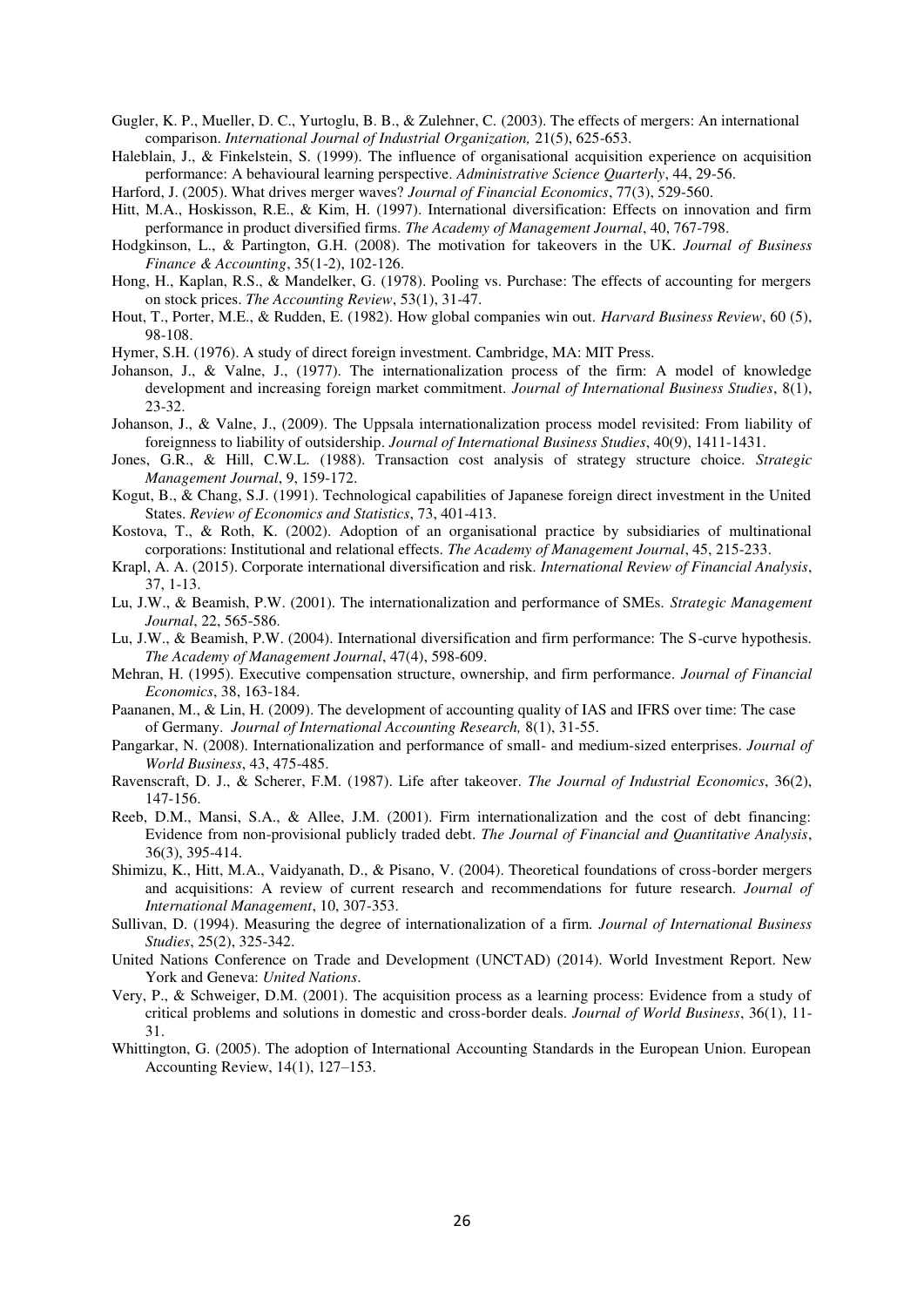| Years | $\mathbf{All}$ |        | Type of acquisition |           |           | Type of firm     |            |
|-------|----------------|--------|---------------------|-----------|-----------|------------------|------------|
|       |                | DA     | ${\bf FA}$          | $%$ of FA | <b>DC</b> | <b>MNC</b>       | $%$ of MNC |
| 1988  | 16             | 16     | $\boldsymbol{0}$    | 0.00      | 16        | $\boldsymbol{0}$ | 0.00       |
| 1989  | 54             | $48\,$ | 6                   | 0.11      | $47\,$    | $\boldsymbol{7}$ | 0.13       |
| 1990  | 64             | 50     | 14                  | 0.22      | 58        | $\sqrt{6}$       | 0.09       |
| 1991  | 117            | 105    | 12                  | 0.10      | 100       | 17               | 0.15       |
| 1992  | 254            | 183    | 71                  | 0.28      | 133       | 121              | 0.48       |
| 1993  | 316            | 197    | 119                 | 0.38      | 139       | 177              | 0.56       |
| 1994  | 442            | 291    | 151                 | 0.34      | 187       | 255              | 0.58       |
| 1995  | 500            | 323    | 177                 | 0.35      | 170       | 330              | 0.66       |
| 1996  | 482            | 296    | 186                 | 0.39      | 163       | 319              | 0.66       |
| 1997  | 578            | 369    | 209                 | 0.36      | 250       | 328              | 0.57       |
| 1998  | 621            | 425    | 196                 | 0.32      | 282       | 339              | 0.55       |
| 1999  | 618            | 365    | 253                 | 0.41      | 259       | 359              | 0.58       |
| 2000  | 634            | 388    | 246                 | 0.39      | 280       | 354              | 0.56       |
| 2001  | 478            | 265    | 213                 | 0.45      | 172       | 306              | 0.64       |
| 2002  | 348            | 210    | 138                 | 0.40      | 120       | 228              | 0.66       |
| 2003  | 313            | 173    | 140                 | 0.45      | 107       | 206              | 0.66       |
| 2004  | 358            | 223    | 135                 | 0.38      | 137       | 221              | 0.62       |
| 2005  | 451            | 251    | 200                 | 0.44      | 169       | 282              | 0.63       |
| 2006  | 468            | 270    | 198                 | 0.42      | 180       | 288              | 0.62       |
| 2007  | 595            | 322    | 273                 | 0.46      | 179       | 416              | 0.70       |
| 2008  | 433            | 211    | 222                 | 0.51      | 90        | 343              | 0.79       |
| 2009  | 224            | 121    | 103                 | 0.46      | 64        | 160              | 0.71       |
| 2010  | 249            | 138    | 111                 | 0.45      | 94        | 155              | 0.62       |
| 2011  | 281            | 137    | 144                 | 0.51      | 73        | 208              | 0.74       |
| 2012  | 240            | 133    | 107                 | 0.45      | 63        | 177              | 0.74       |
| 2013  | 277            | 173    | 104                 | 0.38      | 89        | 188              | 0.68       |

**Table 1: Acquisitions by UK firms during 1988-2014 organised by type of acquisitions and type of acquirers**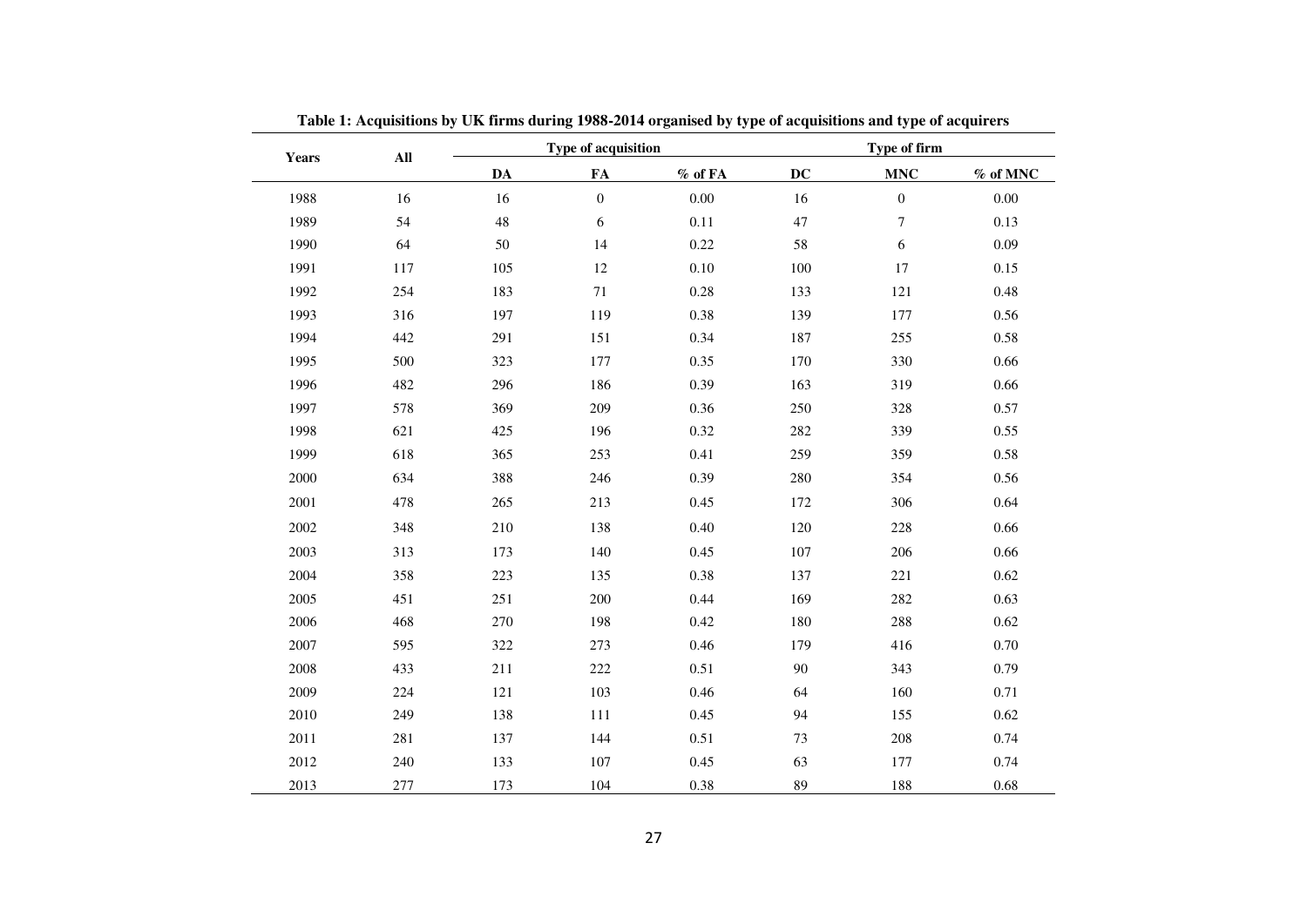| 2014         |       |       |       | 0.13 |       |       |      |
|--------------|-------|-------|-------|------|-------|-------|------|
| <b>Total</b> | 9.419 | 5.690 | 3.729 | 0.40 | 3.628 | 5.791 | 0.61 |

This table summarises the sample of completed acquisitions made by publicly listed non-financial firms from the UK during 1988-2014. DA and FA represent domestic acquisitions and foreign acquisitions respectively. A foreign (domestic) acquisition is one with a target firm from outside the UK (within the UK). DC and MNC represent domestic corporations and multinational corporations, respectively. MNC (DC) have (have no) reported values of foreign assets on Datastream.

|          | Table 2. Descriptive statistics and correlation matrix for variables |        |        |         |         |          |          |          |          |          |          |       |          |          |          |
|----------|----------------------------------------------------------------------|--------|--------|---------|---------|----------|----------|----------|----------|----------|----------|-------|----------|----------|----------|
| No.      | <b>Variables</b>                                                     | Mean   | SD     | Min.    | Max.    |          |          | 3        | 4        | 5.       | 6        |       | 8        | 9        | 10       |
|          | <b>ROA</b>                                                           | 0.04   | 0.15   | $-0.96$ | 0.26    |          |          |          |          |          |          |       |          |          |          |
|          | Tobin's O                                                            | 1.96   | 1.50   | 0.55    | 10.61   | 0.515    |          |          |          |          |          |       |          |          |          |
|          | Operating cash flow                                                  | 0.12   | 0.16   | $-0.80$ | 0.43    | 0.907    | 0.505    |          |          |          |          |       |          |          |          |
| 4        | Operating cost                                                       | 0.30   | 0.27   | 0.01    | 1.81    | 0.080    | 0.213    | 0.174    |          |          |          |       |          |          |          |
|          | Firm age                                                             | 31.40  | 14.42  | 7.00    | 51.00   | 0.127    | $-0.032$ | 0.150    | $-0.078$ |          |          |       |          |          |          |
| $\sigma$ | Employee productivity                                                | 160.94 | 236.09 | 0.00    | 1638.00 | 0.002    | $-0.154$ | $-0.065$ | $-0.056$ | $-0.026$ |          |       |          |          |          |
|          | Firm size                                                            | 12.10  | 2.50   | 0.00    | 16.82   | 0.208    | 0.073    | 0.246    | $-0.146$ | 0.361    | 0.200    |       |          |          |          |
| 8        | Financial leverage                                                   | 0.21   | 0.17   | 0.00    | 0.79    | $-0.151$ | $-0.105$ | $-0.054$ | $-0.193$ | 0.142    | 0.037    | 0.205 |          |          |          |
| 9        | Real asset base                                                      | 0.31   | 0.25   | 0.00    | 0.94    | 0.060    | $-0.179$ | 0.155    | $-0.206$ | 0.263    | $-0.142$ | 0.071 | 0.361    |          |          |
| 10       | R&D expenditure                                                      | 0.01   | 0.03   | 0.00    | 0.17    | 0.072    | 0.125    | 0.114    | 0.109    | 0.188    | 0.009    | 0.227 | $-0.074$ | $-0.069$ |          |
| 11       | Exchange rate                                                        | 1.66   | 0.17   | 1.44    | 2.00    | 0.028    | 0.013    | 0.004    | 0.023    | $-0.098$ | 0.039    | 0.006 | $-0.019$ | $-0.105$ | $-0.009$ |

**Table 2: Descriptive statistics and correlation matrix for variables** 

This table summarises the descriptive statistics and the correlation matrix for the study's sample. The statistics are based on data observations of the acquiring firms for the year immediately before (t-1) the effective y acquisition (*t*). The correlation statistics in bold are not significant at conventional levels (i.e. 10% and below).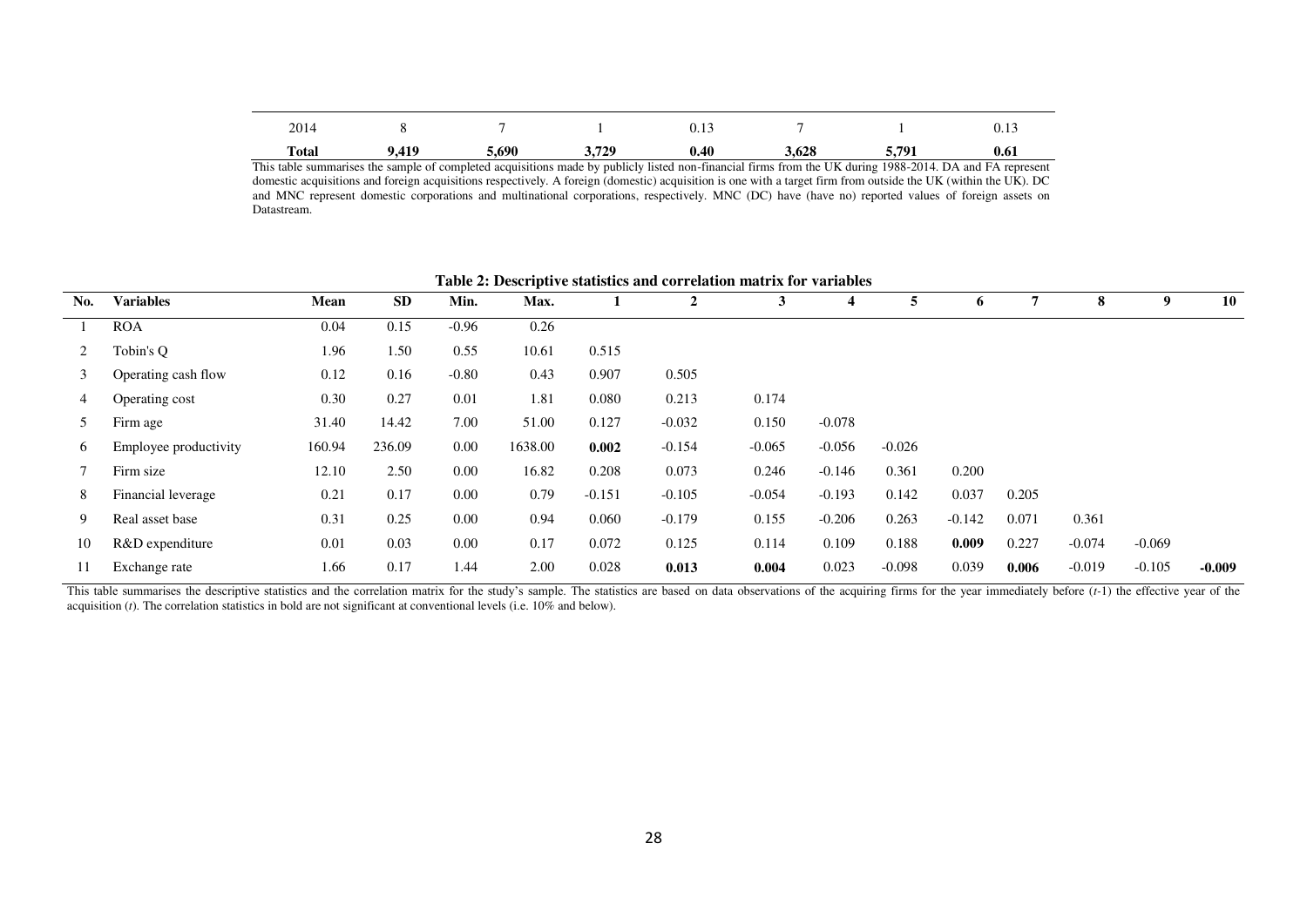| <b>Models</b>                                           | (1)         | (2)          | radic or rife average impact or foreign acquisitions on the miancial performance or acquiring in mis<br>(3) | (4)         | (5)         | (6)          | (7)                   | (8)         | (9)         | (10)        | (11)                       | (12)        |
|---------------------------------------------------------|-------------|--------------|-------------------------------------------------------------------------------------------------------------|-------------|-------------|--------------|-----------------------|-------------|-------------|-------------|----------------------------|-------------|
|                                                         |             |              | All firms                                                                                                   |             |             |              | <b>Domestic firms</b> |             |             |             | <b>Multinational firms</b> |             |
| <b>Explanatory variables</b>                            | <b>ROA</b>  | $\mathbf{Q}$ | <b>OCF</b>                                                                                                  | oc          | <b>ROA</b>  | $\mathbf{o}$ | <b>OCF</b>            | oc          | <b>ROA</b>  | $\mathbf Q$ | <b>OCF</b>                 | oc          |
| Foreign acq. effect ( $\beta_{\scriptscriptstyle{A}}$ ) | $-0.007**$  | $-0.056**$   | $-0.007**$                                                                                                  | $0.010***$  | 0.016       | $-0.062$     | $0.023**$             | $-0.005$    | $-0.010***$ | $-0.045*$   | $-0.011***$                | $0.011***$  |
|                                                         | (0.046)     | (0.044)      | (0.032)                                                                                                     | (0.014)     | (0.138)     | (0.477)      | (0.023)               | (0.719)     | (0.003)     | (0.088)     | (0.000)                    | (0.006)     |
| Foreign deal dummy ( $\beta_2$ )                        | 0.001       | $0.228***$   | 0.005                                                                                                       | $-0.022***$ | $-0.005*$   | $0.158***$   | $-0.002$              | $-0.017***$ | 0.000       | $0.171***$  | 0.005                      | $-0.022***$ |
|                                                         | (0.811)     | (0.000)      | (0.158)                                                                                                     | (0.000)     | (0.074)     | (0.000)      | (0.483)               | (0.002)     | (0.896)     | (0.000)     | (0.131)                    | (0.000)     |
| Post-acquisition dummy ( $\beta_3$ )                    | $-0.014***$ | $-0.209***$  | $-0.017***$                                                                                                 | 0.000       | $-0.018***$ | $-0.225***$  | $-0.020***$           | $0.004*$    | $-0.013***$ | $-0.211***$ | $-0.015***$                | 0.000       |
|                                                         | (0.000)     | (0.000)      | (0.000)                                                                                                     | (0.888)     | (0.000)     | (0.000)      | (0.000)               | (0.091)     | (0.000)     | (0.000)     | (0.000)                    | (0.894)     |
| Domestic firm dummy                                     | $\cdots$    | $\cdots$     | $\cdots$                                                                                                    | $\cdots$    | $-0.005$    | $-0.165***$  | $-0.006*$             | $-0.003$    | $\ldots$    | $\ldots$    | $\ldots$                   | $\ldots$    |
|                                                         | $\cdots$    | $\cdots$     | $\cdots$                                                                                                    | $\cdots$    | (0.116)     | (0.000)      | (0.078)               | (0.968)     | $\ldots$    | $\cdots$    | $\ldots$                   | $\dots$     |
| Multinational firm dummy                                | $\cdots$    | $\cdots$     | $\cdots$                                                                                                    | $\cdots$    | $\ldots$    | $\cdots$     | $\cdots$              | $\ldots$    | 0.005       | $0.175***$  | 0.005                      | $-0.001$    |
|                                                         | $\cdots$    | $\cdots$     | $\cdots$                                                                                                    | $\cdots$    | $\ldots$    | $\cdots$     | $\cdots$              | $\ldots$    | (0.156)     | (0.000)     | (0.142)                    | (0.938)     |
| Firm age                                                | 0.000       | $-0.001$     | 0.000                                                                                                       | $-0.001***$ | 0.000       | $-0.001*$    | 0.000                 | $-0.001***$ | 0.001       | $-0.001*$   | 0.000                      | $-0.001***$ |
|                                                         | (0.335)     | (0.115)      | (0.665)                                                                                                     | (0.000)     | (0.366)     | (0.063)      | (0.711)               | (0.000)     | (0.356)     | (0.065)     | (0.693)                    | (0.000)     |
| Employee productivity                                   | $0.001***$  | $0.001***$   | 0.000                                                                                                       | $-0.001***$ | $0.002***$  | $-0.004***$  | 0.000                 | $-0.001***$ | $0.001***$  | $-0.004***$ | 0.000                      | $-0.001***$ |
|                                                         | (0.003)     | (0.000)      | (0.437)                                                                                                     | (0.000)     | (0.003)     | (0.000)      | (0.475)               | (0.000)     | (0.002)     | (0.000)     | (0.485)                    | (0.000)     |
| Firm size                                               | $0.023***$  | $-0.029***$  | $0.023***$                                                                                                  | $-0.019***$ | $0.023***$  | $-0.039***$  | $0.023***$            | $-0.019***$ | $0.023***$  | $-0.039***$ | $0.023***$                 | $-0.019***$ |
|                                                         | (0.000)     | (0.003)      | (0.000)                                                                                                     | (0.000)     | (0.000)     | (0.000)      | (0.000)               | (0.000)     | (0.000)     | (0.000)     | (0.000)                    | (0.000)     |
| Financial leverage                                      | $-0.193***$ | $0.477***$   | $-0.136***$                                                                                                 | $0.086***$  | $-0.193***$ | $0.479***$   | $-0.136***$           | $0.086***$  | $-0.192***$ | $0.480***$  | $-0.136***$                | $0.086***$  |
|                                                         | (0.000)     | (0.000)      | (0.000)                                                                                                     | (0.000)     | (0.000)     | (0.000)      | (0.000)               | (0.000)     | (0.000)     | (0.000)     | (0.000)                    | (0.000)     |
| Capital intensity                                       | $0.105***$  | $-0.252***$  | $0.141***$                                                                                                  | $-0.092***$ | $0.105***$  | $-0.231***$  | $0.142***$            | $-0.093***$ | $0.105***$  | $-0.232***$ | $0.142***$                 | $-0.092***$ |
|                                                         | (0.000)     | (0.000)      | (0.000)                                                                                                     | (0.000)     | (0.000)     | (0.001)      | (0.000)               | (0.000)     | (0.000)     | (0.001)     | (0.000)                    | (0.000)     |
| R&D expenditure                                         | $-0.471***$ | $0.339***$   | $-0.337***$                                                                                                 | $0.544***$  | $-0.473***$ | $0.218***$   | $-0.339***$           | $0.541***$  | $-0.474***$ | $0.216***$  | $-0.340***$                | $0.543***$  |
|                                                         | (0.000)     | (0.000)      | (0.004)                                                                                                     | (0.000)     | (0.000)     | (0.000)      | (0.004)               | (0.000)     | (0.000)     | (0.000)     | (0.004)                    | (0.000)     |
| Missing R&D dummy                                       | $0.008**$   | $0.260***$   | $0.010***$                                                                                                  | $0.061***$  | $0.008***$  | $0.274***$   | $0.010***$            | $0.061***$  | $0.008***$  | $0.273***$  | $0.010***$                 | $0.061***$  |
|                                                         | (0.015)     | (0.000)      | (0.006)                                                                                                     | (0.000)     | (0.013)     | (0.000)      | (0.005)               | (0.000)     | (0.013)     | (0.000)     | (0.005)                    | (0.000)     |
| Product diversification                                 | $-0.009***$ | $-0.135***$  | $-0.011***$                                                                                                 | $-0.006$    | $-0.010***$ | $-0.160***$  | $-0.011***$           | $-0.006$    | $-0.010***$ | $-0.160***$ | $-0.011***$                | $-0.006$    |

#### **Table 3: The average impact of foreign acquisitions on the financial performance of acquiring firms**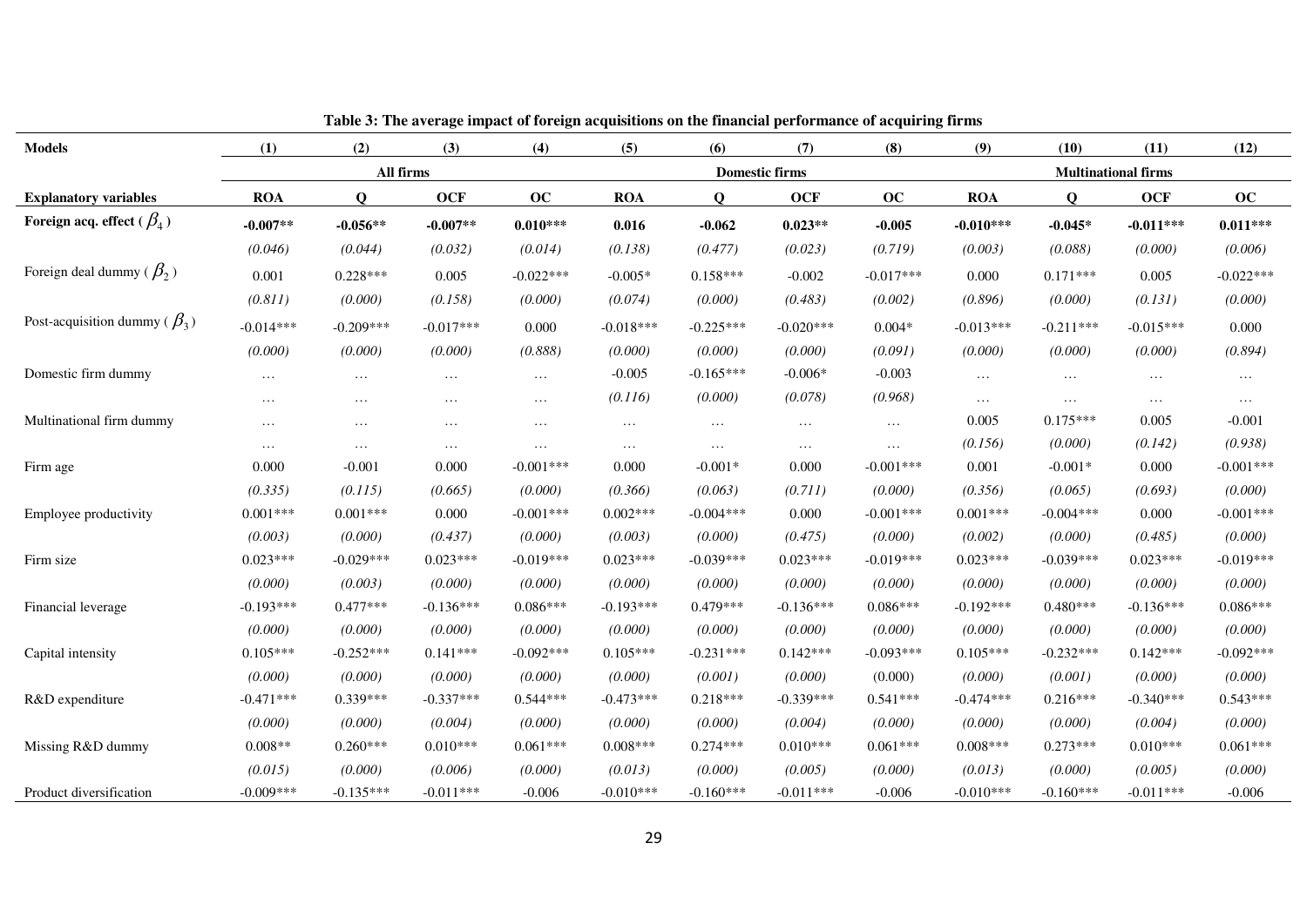|                              | (0.000)     | (0.000)     | (0.000)     | (0.264)     | (0.000)     | (0.000)     | (0.000)     | (0.264)     | (0.000)     | (0.000)     | (0.000)     | (0.258)     |
|------------------------------|-------------|-------------|-------------|-------------|-------------|-------------|-------------|-------------|-------------|-------------|-------------|-------------|
| Exchange rate                | $0.035***$  | $-0.685***$ | $0.013*$    | $-0.046***$ | $0.036***$  | $-0.686***$ | $0.013*$    | $-0.046***$ | $0.036***$  | $-0.685***$ | $0.013*$    | $-0.046***$ |
|                              | (0.000)     | (0.000)     | (0.082)     | (0.001)     | (0.000)     | (0.000)     | (0.076)     | (0.001)     | (0.000)     | (0.000)     | (0.079)     | (0.001)     |
| Industry dummies             | Yes         | Yes         | Yes         | Yes         | Yes         | Yes         | Yes         | Yes         | Yes         | Yes         | Yes         | Yes         |
| Intercept ( $\beta_1$ )      | $-0.330***$ | $0.140***$  | $-0.242***$ | $0.574***$  | $-0.324***$ | $0.341***$  | $-0.235***$ | $0.574***$  | $-0.330***$ | $0.169***$  | $-0.242***$ | $0.575***$  |
|                              | (0.000)     | (0.000)     | (0.000)     | (0.000)     | (0.000)     | (0.000)     | (0.000)     | (0.000)     | (0.000)     | (0.000)     | (0.000)     | (0.000)     |
| <b>Regression statistics</b> |             |             |             |             |             |             |             |             |             |             |             |             |
| Number of observations       | 18,838      | 18,838      | 18,838      | 18,838      | 18,838      | 18,838      | 18,838      | 18,838      | 18,838      | 18,838      | 18,838      | 18,838      |
| Number of acquiring firms    | 9,419       | 9,419       | 9,419       | 9,419       | 9,419       | 9,419       | 9,419       | 9,419       | 9,419       | 9,419       | 9,419       | 9,419       |
| Wald Chi-squared statistic   | 1,201.72    | 2,285.52    | 1,860.30    | 3,467.25    | 1,219.56    | 2,280.71    | 1,863.46    | 3,495.59    | 1,236.06    | 2,275.42    | 1,889.24    | 3,505.82    |
| <b>R-squared:</b> Within     | 0.085       | 0.033       | 0.070       | 0.049       | 0.086       | 0.035       | 0.071       | 0.048       | 0.086       | 0.035       | 0.071       | 0.049       |
| Between                      | 0.221       | 0.139       | 0.229       | 0.222       | 0.221       | 0.140       | 0.229       | 0.222       | 0.221       | 0.140       | 0.229       | 0.222       |
| Overall                      | 0.177       | 0.114       | 0.184       | 0.192       | 0.177       | 0.115       | 0.184       | 0.192       | 0.177       | 0.115       | 0.184       | 0.192       |

This table presents results for the average foreign acquisition impact on acquiring firms' financial performance. The dependent variable in Models 1, 5, and 9 is return on asset (ROA); Models 2, 6, and 10 is Tobin's Q; in cash flow ratio; in Models 4, 8, and 12 is operating cost ratio. The foreign acquisition effect is the interaction between foreign deal dummy and post-acquisition dummy. Classification of the firms into DCs and MNCs is bas data on foreign assets collected from Datastream. MNCs have non-zero pre-acquisition reported values of foreign assets on Datastream. DCs have zero reported foreign asset values in the pre-acquisition period on Datastream. industry dummies. Year dummies are not included because of the direct inclusion of the Exchange rate variable to control for monetary influences in the macro-economy. Figures in parenthesis are p-values. The standard error \*\*\*, \*\*, and \* denote that the coefficient is statistically significant at 1%, 5% and 10%, respectively.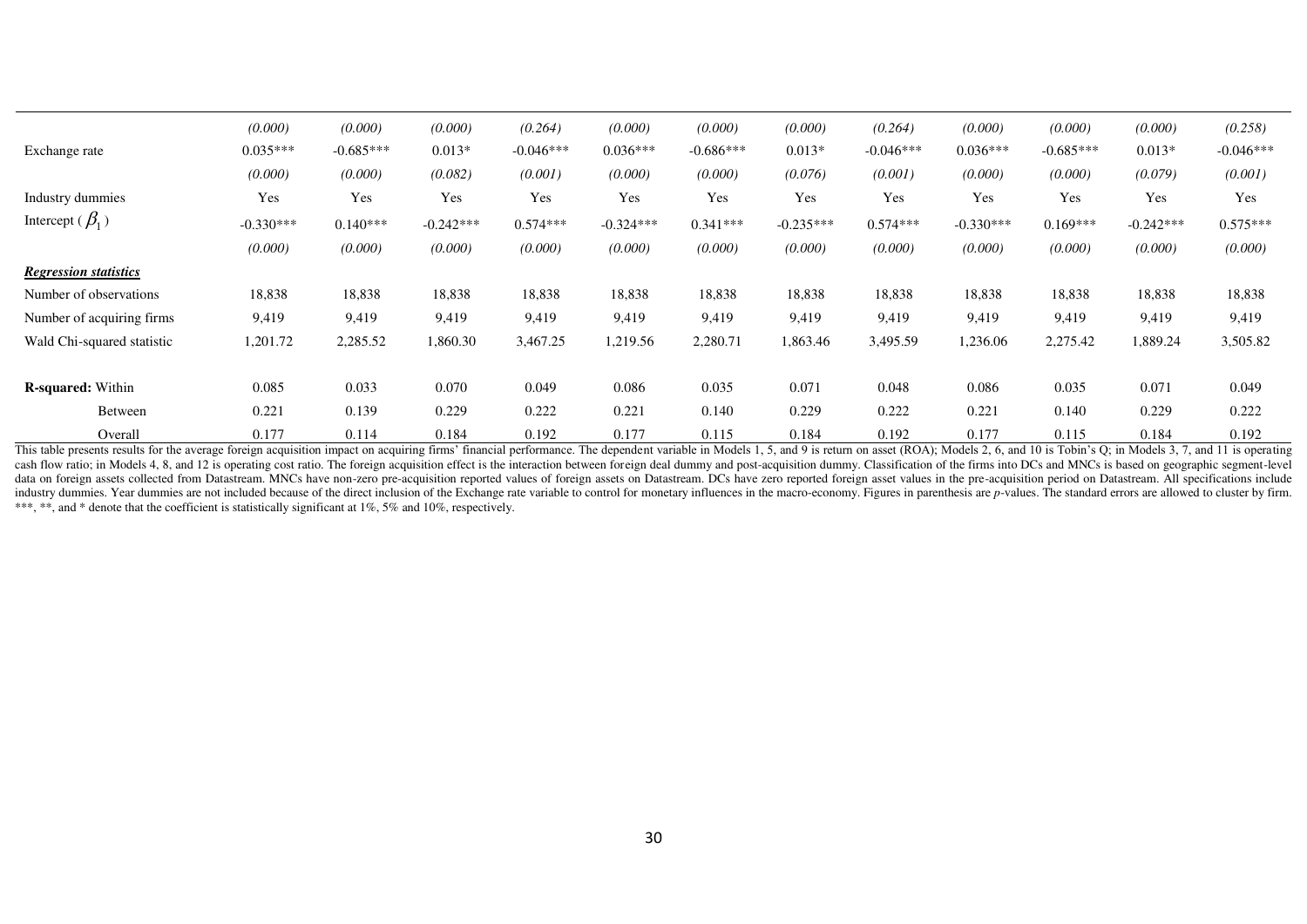|                                                         |             |             |                                   |             |             |                                        | Table 4: Analysis of the levels of prior foreign market exposure |             |             |                                    |             |             |  |  |
|---------------------------------------------------------|-------------|-------------|-----------------------------------|-------------|-------------|----------------------------------------|------------------------------------------------------------------|-------------|-------------|------------------------------------|-------------|-------------|--|--|
| <b>Models</b>                                           | (1)         | (2)         | (3)                               | (4)         | (5)         | (6)                                    | (7)                                                              | (8)         | (9)         | (10)                               | (11)        | (12)        |  |  |
|                                                         |             |             | Low foreign market exposure firms |             |             | Moderate foreign market exposure firms |                                                                  |             |             | High foreign market exposure firms |             |             |  |  |
| <b>Explanatory variables</b>                            | <b>ROA</b>  | Q           | <b>OCF</b>                        | oc          | <b>ROA</b>  | Q                                      | <b>OCF</b>                                                       | oc          | <b>ROA</b>  | Q                                  | <b>OCF</b>  | oc          |  |  |
| Foreign acq. effect ( $\beta_{\scriptscriptstyle{A}}$ ) | $-0.029***$ | $-0.237***$ | $-0.023***$                       | $0.030***$  | $0.008**$   | $-0.019$                               | 0.004                                                            | $-0.002$    | $-0.004$    | 0.046                              | $-0.009**$  | $0.008*$    |  |  |
|                                                         | (0.000)     | (0.000)     | (0.000)                           | (0.000)     | (0.019)     | (0.564)                                | (0.198)                                                          | (0.706)     | (0.292)     | (0.141)                            | (0.016)     | (0.059)     |  |  |
| Foreign deal dummy ( $\beta_2$ )                        | 0.001       | $0.229***$  | 0.004                             | $-0.020***$ | $-0.003$    | $0.189***$                             | 0.001                                                            | $-0.019***$ | $-0.001$    | $0.192***$                         | 0.002       | $-0.010*$   |  |  |
|                                                         | (0.682)     | (0.000)     | (0.165)                           | (0.000)     | (0.229)     | (0.000)                                | (0.807)                                                          | (0.000)     | (0.612)     | (0.000)                            | (0.397)     | (0.061)     |  |  |
| Post-acquisition dummy ( $\beta_3$ )                    | $-0.015***$ | $-0.212***$ | $-0.018***$                       | 0.001       | $-0.018***$ | $-0.228***$                            | $-0.020***$                                                      | $0.004*$    | $-0.017***$ | $-0.238***$                        | $-0.018***$ | 0.002       |  |  |
|                                                         | (0.000)     | (0.000)     | (0.000)                           | (0.596)     | (0.000)     | (0.000)                                | (0.000)                                                          | (0.097)     | (0.000)     | (0.000)                            | (0.000)     | (0.511)     |  |  |
| Low exposure dummy                                      | $0.013***$  | $0.083***$  | $0.011***$                        | $0.012***$  | $\cdots$    | $\cdots$                               | $\cdots$                                                         | $\cdots$    | $\cdots$    | $\cdots$                           | $\cdots$    | $\cdots$    |  |  |
|                                                         | (0.000)     | (0.011)     | (0.000)                           | (0.033)     | $\cdots$    | $\cdots$                               | $\cdots$                                                         | $\cdots$    | $\cdots$    | $\cdots$                           | $\cdots$    | $\cdots$    |  |  |
| Moderate exposure dummy                                 | $\cdots$    | $\cdots$    | $\cdots$                          | $\cdots$    | $-0.004$    | $0.107***$                             | $-0.003***$                                                      | $0.018***$  | $\cdots$    | $\ddotsc$                          | $\cdots$    | $\cdots$    |  |  |
|                                                         | $\cdots$    | $\cdots$    | $\cdots$                          | $\cdots$    | (0.165)     | (0.001)                                | (0.375)                                                          | (0.002)     | $\cdots$    | $\cdots$                           | $\cdots$    | $\cdots$    |  |  |
| High exposure dummy                                     | $\cdots$    | $\cdots$    | $\cdots$                          | $\cdots$    | $\cdots$    | $\cdots$                               | $\cdots$                                                         | $\cdots$    | $-0.003$    | 0.001                              | 0.001       | $-0.045***$ |  |  |
|                                                         | $\cdots$    | $\cdots$    | $\cdots$                          | $\cdots$    | $\cdots$    | $\cdots$                               | $\cdots$                                                         | $\cdots$    | (0.369)     | (0.968)                            | (0.855)     | (0.000)     |  |  |
| Firm age                                                | 0.001       | $-0.001$    | 0.000                             | $-0.001***$ | 0.001       | $-0.001*$                              | 0.000                                                            | $-0.001***$ | 0.001       | $-0.001$                           | 0.000       | $-0.001***$ |  |  |
|                                                         | (0.280)     | (0.124)     | (0.600)                           | (0.000)     | (0.326)     | (0.074)                                | (0.658)                                                          | (0.000)     | (0.301)     | (0.101)                            | (0.647)     | (0.000)     |  |  |
| Employee productivity                                   | $0.002***$  | $-0.004***$ | 0.000                             | $-0.001***$ | $0.001***$  | $-0.004***$                            | 0.000                                                            | $-0.001***$ | $0.001***$  | $-0.004***$                        | 0.000       | $-0.001***$ |  |  |
|                                                         | (0.002)     | (0.000)     | (0.465)                           | (0.000)     | (0.003)     | (0.000)                                | (0.424)                                                          | (0.000)     | (0.003)     | (0.000)                            | (0.449)     | (0.000)     |  |  |
| Firm size                                               | $0.023***$  | $-0.030***$ | $0.023***$                        | $-0.019***$ | $0.023***$  | $-0.030***$                            | $0.024***$                                                       | $-0.019***$ | $0.023***$  | $-0.028***$                        | $0.023***$  | $-0.017***$ |  |  |
|                                                         | (0.000)     | (0.002)     | (0.000)                           | (0.000)     | (0.000)     | (0.002)                                | (0.000)                                                          | (0.000)     | (0.000)     | (0.004)                            | (0.000)     | (0.000)     |  |  |
| Financial leverage                                      | $-0.191***$ | $0.485***$  | $-0.135***$                       | $0.088***$  | $-0.193***$ | $0.480***$                             | $-0.137***$                                                      | $0.087***$  | $-0.192***$ | $0.472***$                         | $-0.136***$ | $0.094***$  |  |  |
|                                                         | (0.000)     | (0.000)     | (0.000)                           | (0.000)     | (0.000)     | (0.000)                                | (0.000)                                                          | (0.000)     | (0.000)     | (0.000)                            | (0.000)     | (0.000)     |  |  |
| Capital intensity                                       | $0.105***$  | $-0.251***$ | $0.141***$                        | $-0.094***$ | $0.105***$  | $-0.245***$                            | $0.141***$                                                       | $-0.092***$ | $0.104***$  | $-0.249***$                        | $0.141***$  | $-0.097***$ |  |  |
|                                                         | (0.000)     | (0.000)     | (0.000)                           | (0.000)     | (0.000)     | (0.001)                                | (0.000)                                                          | (0.000)     | (0.000)     | (0.000)                            | (0.000)     | (0.000)     |  |  |
| R&D expenditure                                         | $-0.476***$ | $0.320***$  | $-0.341***$                       | $0.529***$  | $-0.470***$ | $0.298***$                             | $-0.336***$                                                      | $0.534***$  | $-0.473***$ | $0.367***$                         | $-0.340***$ | $0.523***$  |  |  |
|                                                         | (0.000)     | (0.000)     | (0.003)                           | (0.000)     | (0.000)     | (0.000)                                | (0.004)                                                          | (0.000)     | (0.000)     | (0.000)                            | (0.004)     | (0.000)     |  |  |
| Missing R&D dummy                                       | $0.008**$   | $0.259***$  | $0.010***$                        | $0.061***$  | $0.008**$   | $0.264***$                             | $0.010***$                                                       | $0.061***$  | $0.008**$   | $0.263***$                         | $0.010***$  | $0.058***$  |  |  |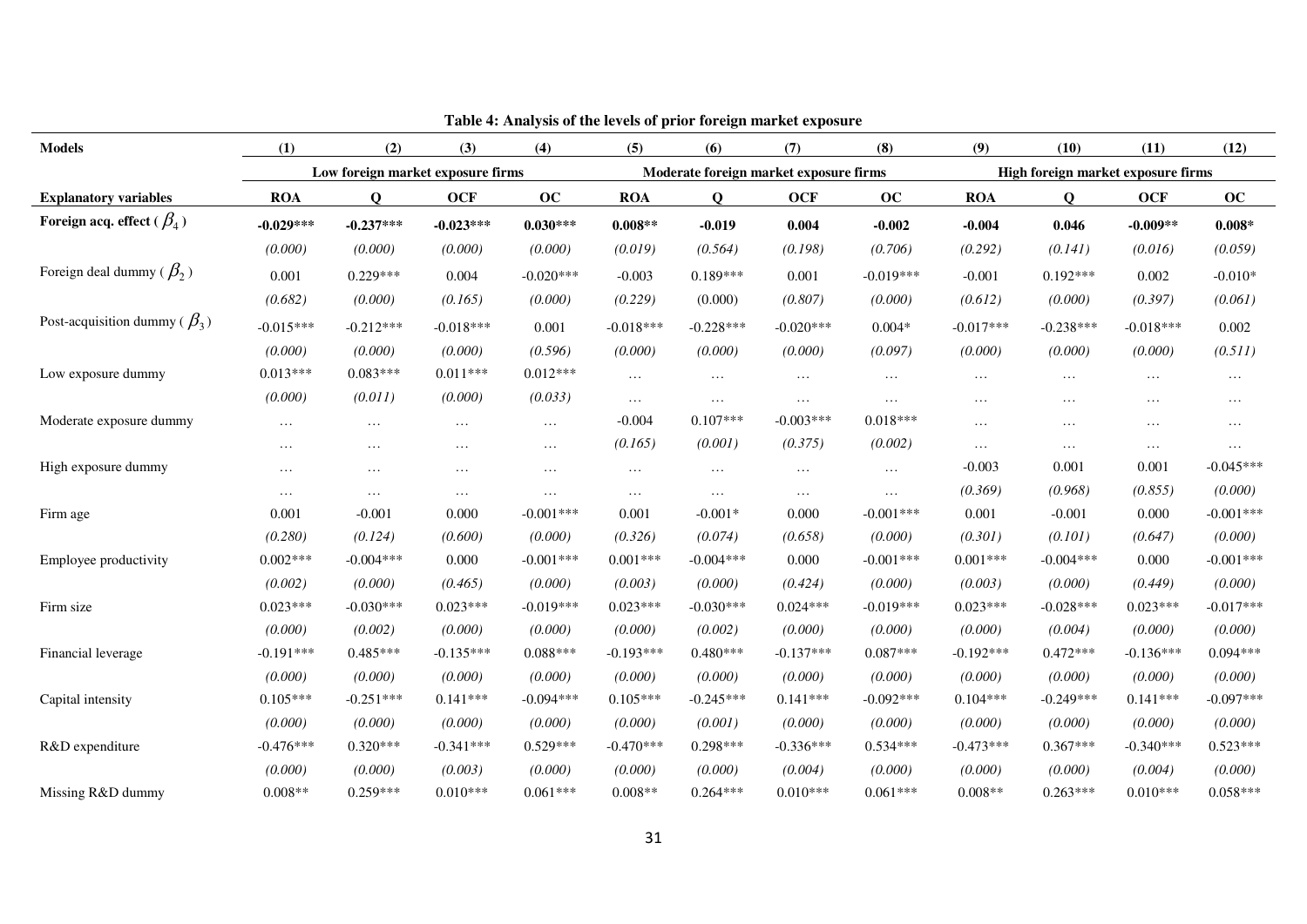|                              | (0.018)     | (0.000)     | (0.007)     | (0.000)     | (0.017)     | (0.000)     | (0.006)     | (0.000)     | (0.020)     | (0.000)     | (0.008)     | (0.000)     |
|------------------------------|-------------|-------------|-------------|-------------|-------------|-------------|-------------|-------------|-------------|-------------|-------------|-------------|
| Product diversification      | $-0.010***$ | $-0.142***$ | $-0.012***$ | $-0.007$    | $-0.009***$ | $-0.139***$ | $-0.011***$ | $-0.006$    | $-0.009***$ | $-0.136***$ | $-0.011***$ | $-0.004$    |
|                              | (0.000)     | (0.000)     | (0.000)     | (0.194)     | (0.000)     | (0.000)     | (0.000)     | (0.223)     | (0.000)     | (0.000)     | (0.000)     | (0.422)     |
| Exchange rate                | $0.036***$  | $-0.685***$ | $0.013***$  | $-0.045***$ | $0.035***$  | $-0.692***$ | $0.013*$    | $-0.047***$ | $0.035***$  | $-0.685***$ | $0.013*$    | $-0.047***$ |
|                              | (0.000)     | (0.000)     | (0.079)     | (0.001)     | (0.000)     | (0.000)     | (0.080)     | (0.001)     | (0.000)     | (0.000)     | (0.080)     | (0.001)     |
| Industry dummies             | Yes         | Yes         | Yes         | Yes         | Yes         | Yes         | Yes         | Yes         | Yes         | Yes         | Yes         | Yes         |
| Intercept ( $\beta_1$ )      | $-0.331***$ | $0.142***$  | $-0.242***$ | $0.568***$  | $-0.329***$ | $0.177***$  | $-0.241***$ | $0.579***$  | $-0.330***$ | $0.149***$  | $-0.242***$ | $0.570***$  |
|                              | (0.000)     | (0.000)     | (0.000)     | (0.000)     | (0.000)     | (0.000)     | (0.000)     | (0.000)     | (0.000)     | (0.000)     | (0.000)     | (0.000)     |
| <b>Regression statistics</b> |             |             |             |             |             |             |             |             |             |             |             |             |
| Number of observations       | 18,838      | 18,838      | 18,838      | 18,838      | 18,838      | 18,838      | 18,838      | 18,838      | 18,838      | 18,838      | 18,838      | 18,838      |
| Number of acquiring firms    | 9,419       | 9,419       | 9,419       | 9,419       | 9,419       | 9,419       | 9,419       | 9,419       | 9,419       | 9,419       | 9,419       | 9,419       |
| Wald Chi-squared statistic   | 1,221.81    | 2,288.85    | .860.18     | 3,487.59    | 1,202.99    | 2,288.30    | 1,858.90    | 3,488.10    | 1,193.95    | 2,287.92    | 1,852.22    | 3,523.59    |
| <b>R-squared:</b> Within     | 0.087       | 0.036       | 0.072       | 0.050       | 0.085       | 0.033       | 0.070       | 0.048       | 0.085       | 0.033       | 0.071       | 0.050       |
| Between                      | 0.222       | 0.140       | 0.230       | 0.223       | 0.221       | 0.140       | 0.229       | 0.223       | 0.221       | 0.139       | 0.229       | 0.225       |
| Overall                      | 0.178       | 0.114       | 0.185       | 0.193       | 0.177       | 0.114       | 0.184       | 0.193       | 0.177       | 0.113       | 0.184       | 0.195       |

This table presents results for the average cross-border impact on acquiring firms' financial performance. The dependent variable in Models 1, 5, and 9 is return on asset (ROA); Models 2, 6, and 10 is Tobin's Q; in Models operating cash flow ratio; in Models 4, 8, and 12 is operating cost ratio. The foreign acquisition effect is the interaction between foreign deal dummy and post-acquisition dummy. Classification of the MNCs into Low exposu exposure, and High exposure is based on the value of the firm's foreign asset ratio in the pre-acquisition year. All specifications include industry dummies. Year dummies are not included because of the direct inclusion of variable to control for monetary influences in the macro-economy. Figures in parenthesis are p-values. The standard errors are allowed to cluster by firm. \*\*\*, \*\*, and \* denote that the coefficient is statistically signifi respectively.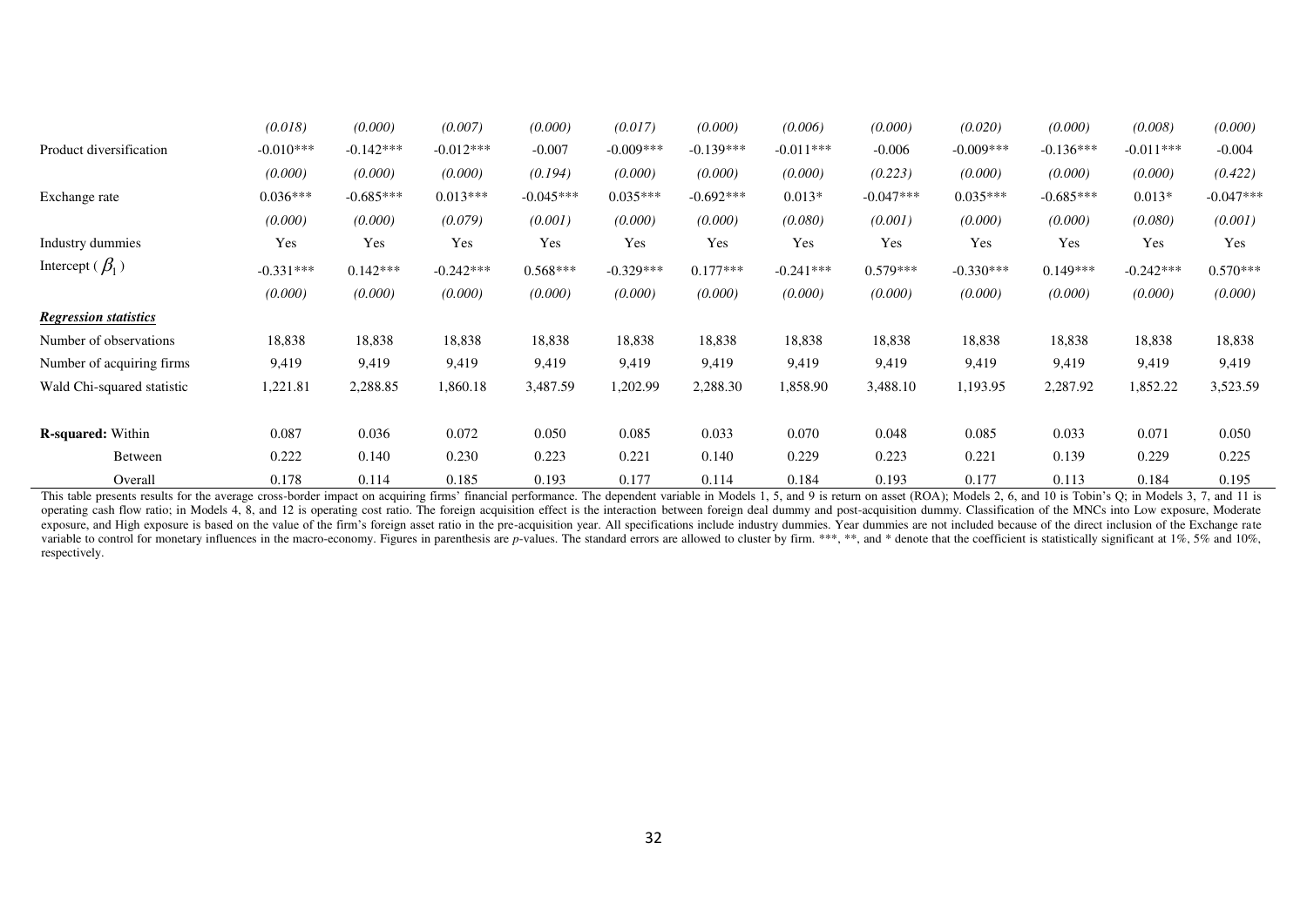| <b>Models</b>            | (1)         | (2)         | (3)          | (4)            | (5)             | (6)           |
|--------------------------|-------------|-------------|--------------|----------------|-----------------|---------------|
| <b>Models including:</b> | <b>FAR</b>  | $FAR-2$     | <b>FAR-3</b> | <b>FAR-all</b> | <b>Purchase</b> | <b>Equals</b> |
| B4*FAR                   | $-0.013**$  |             |              | $-0.021$       |                 |               |
|                          | (0.033)     |             |              | (0.118)        |                 |               |
| FAR                      | $-0.010$    |             |              | $0.026*$       |                 |               |
|                          | (0.166)     |             |              | (0.098)        |                 |               |
| B4*FAR_squared           |             | 0.000       |              | 0.013          |                 |               |
|                          |             | (0.890)     |              | (0.437)        |                 |               |
| FAR_squared              |             | $-0.007***$ |              | $-0.035**$     |                 |               |
|                          |             | (0.000)     |              | (0.035)        |                 |               |
| B4*FAR_cubed             |             |             | 0.000        | $-0.001$       |                 |               |
|                          |             |             | (0.474)      | (0.493)        |                 |               |
| FAR_cubed                |             |             | $-0.001***$  | $0.003*$       |                 |               |
|                          |             |             | (0.000)      | (0.086)        |                 |               |
| B4*Post_2003_era         |             |             |              |                | 0.004           |               |
|                          |             |             |              |                | (0.342)         |               |
| Post-2003_era dummy      |             |             |              |                | $-0.022***$     |               |
|                          |             |             |              |                | (0.000)         |               |
| B4*Equals_merge          |             |             |              |                |                 | $-0.014$      |
|                          |             |             |              |                |                 | (0.197)       |
| Equals_merge dummy       |             |             |              |                |                 | $-0.020***$   |
|                          |             |             |              |                |                 | (0.000)       |
| Foreign deal dummy       | 0.004       | $-0.001$    | $-0.002$     | 0.001          | $-0.003$        | $-0.001$      |
|                          | (0.256)     | (0.806)     | (0.505)      | (0.828)        | (0.370)         | (0.581)       |
| Post-acq. dummy          | $-0.014***$ | $-0.017***$ | $-0.017***$  | $-0.013***$    | $-0.018***$     | $-0.017***$   |
|                          | (0.000)     | (0.000)     | (0.000)      | (0.000)        | (0.000)         | (0.000)       |
| Firm age                 | 0.000       | 0.000       | $0.000\,$    | 0.000          | $-0.000$        | $0.000\,$     |
|                          | (0.114)     | (0.159)     | (0.194)      | (0.184)        | (0.352)         | (0.394)       |

**Table 5: Robustness testing – Dependent variable in all models is return on asset (ROA)**